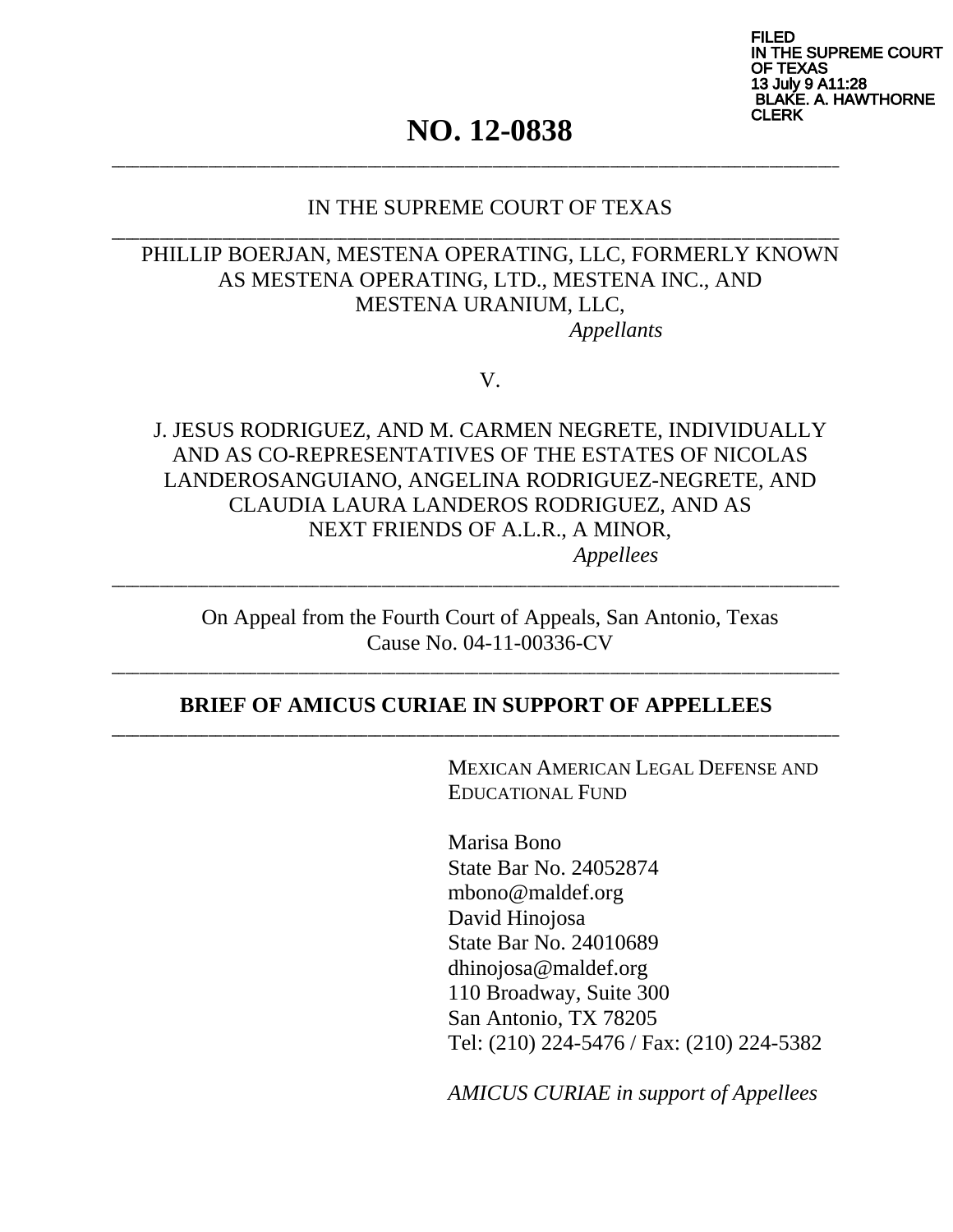#### **IDENTITY AND INTEREST OF THE AMICUS**

This brief is respectfully submitted in support of Appellees on behalf of the Mexican American Legal Defense and Educational Fund ("MALDEF" or "Amicus"). Amicus urges the Court to uphold the decision of the Court of Appeals, which reversed the trial court's improper granting of summary judgment based on the "unlawful acts" doctrine. The trial court's decision to allow a person's immigration status to bar his recovery in tort implicates the public good. Denying undocumented persons access to the tort system will overburden the civil court system by requiring state and county courts to discover and determine a person's immigration state when such a defense is raised, will leave undocumented immigrants without civil remedies, and will encourage vigilantism and lawlessness directed against the Latino community.

 Amicus is a nonpartisan, nonprofit organization that promotes social change through advocacy, communications, community education, and litigation in the areas of education, employment, immigrant rights, and political access. In state and federal court, including the United States Supreme Court, Amicus has had significant victories in the area of immigrants' rights. Amicus's Southwest Regional office, located in San Antonio, Texas, provides a unique perspective on the legal, social, and political implications of restricting the immigrant community's access to Texas courts. Amicus has an interest in the justice system's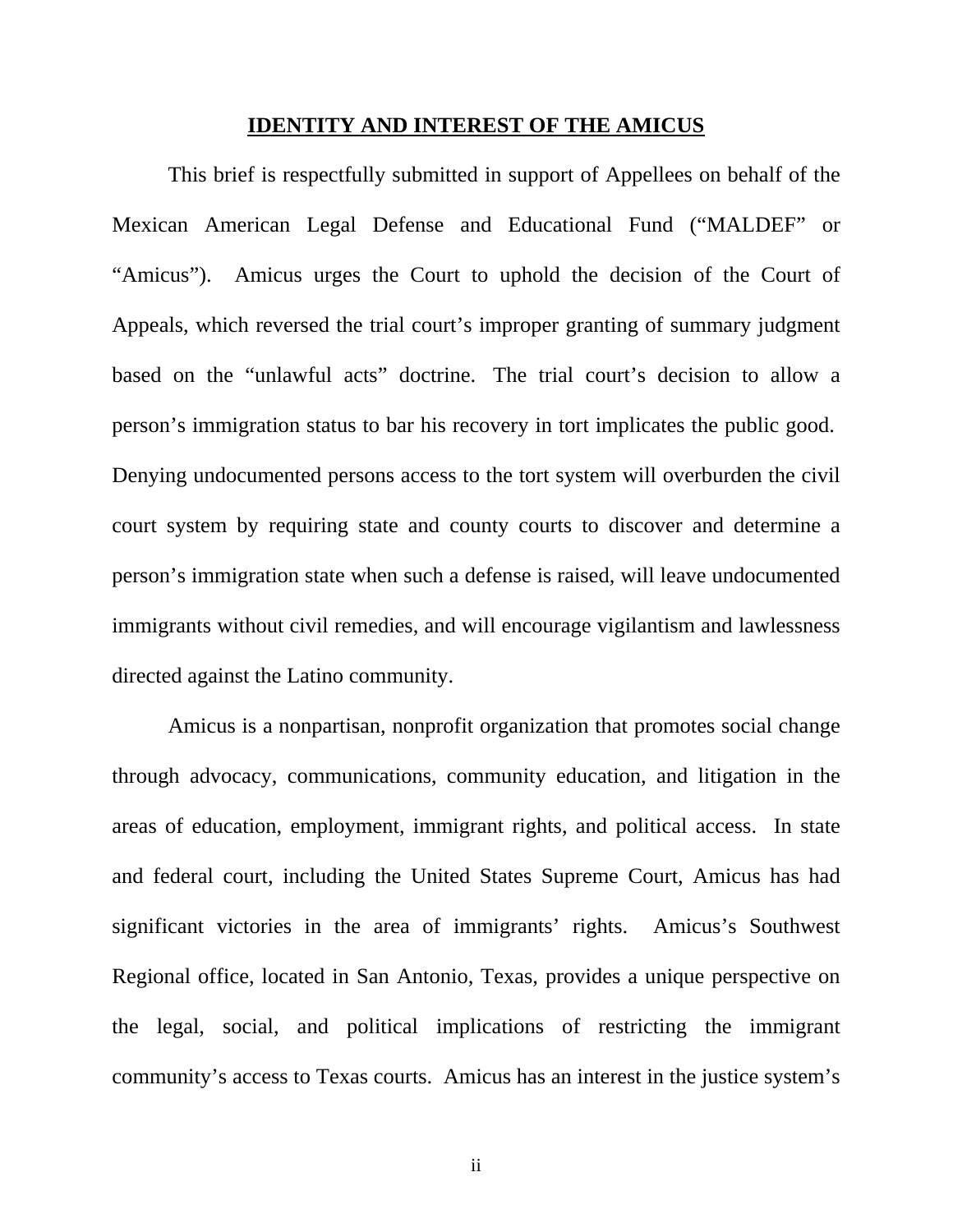ability to protect all people in the United States, regardless of ethnicity or immigration status.

Appellees consent to the filing of this brief. No counsel for Appellees wrote any part of this brief. Amicus did not receive any fee or monetary contribution for preparing this brief.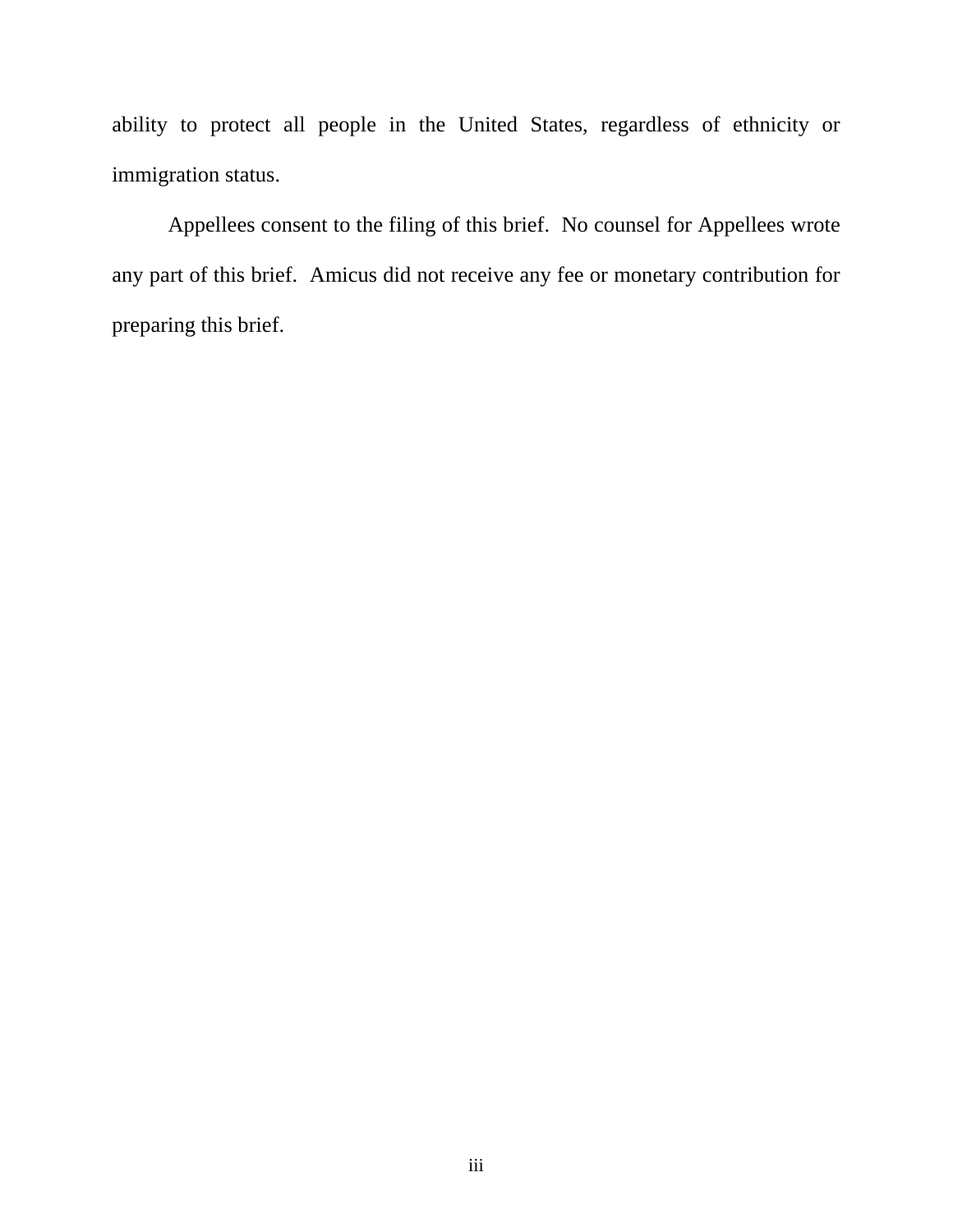# **TABLE OF CONTENTS**

| I.   |                | DECEDENTS WERE NOT ENGAGED IN AN UNLAWFUL                                                                                              |
|------|----------------|----------------------------------------------------------------------------------------------------------------------------------------|
| II.  |                | THE TEXAS AND UNITED STATES CONSTITUTIONS<br><b>GUARANTEE DUE PROCESS TO ALL PERSONS,</b><br><b>INCLUDING THOSE WITHOUT AUTHORIZED</b> |
|      | $\mathbf{A}$ . | The Texas Constitution mandates that all persons must                                                                                  |
|      | <b>B.</b>      | The United States Constitution guarantees due process<br>to all persons, including those without authorized                            |
|      | $\mathbf{C}$ . | The right to due process requires equal access to justice9                                                                             |
| III. |                | <b>OVERTURNING THE APPELLATE DECISION WOULD HARM</b><br>THE PUBLIC INTEREST BY FORCING STATE COURTS                                    |
|      | A.             | Texas courts have consistently rejected claims of<br>immigration status as a barrier to recovery in tort cases11                       |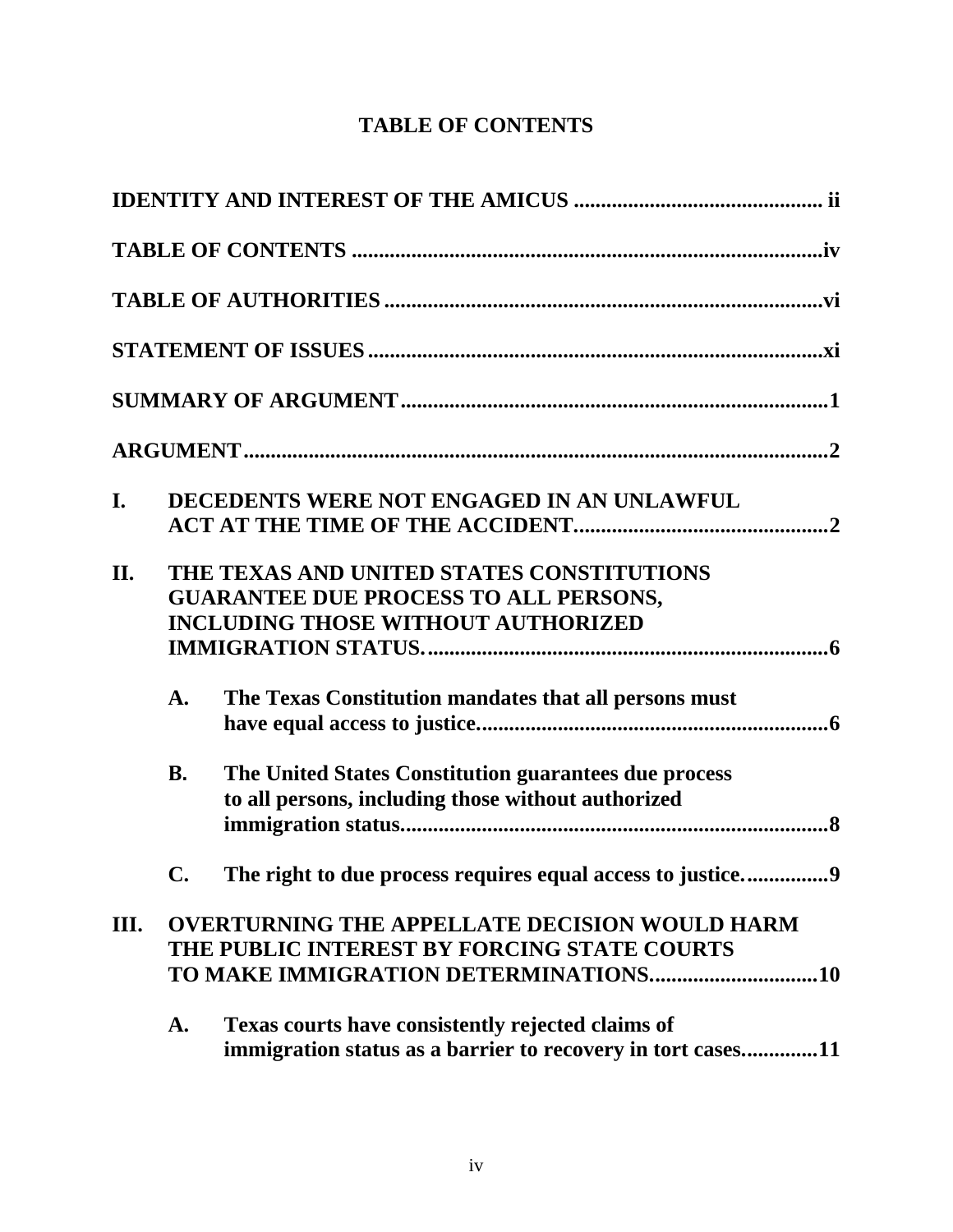|     | <b>B.</b>      | State courts lack legal authority to make immigration                                                    |     |
|-----|----------------|----------------------------------------------------------------------------------------------------------|-----|
|     | $\mathbf{C}$ . | State court immigration status determinations would<br>create judicial inefficiency and unintended legal |     |
|     | D.             | State courts lack the resources required to accurately                                                   |     |
| IV. |                | <b>OVERTURNING THE APPELLATE DECISION HARMS THE</b><br>PUBLIC INTEREST BY INVITING VIGILANTISM AGAINST   | .18 |
|     |                |                                                                                                          | .20 |
|     |                |                                                                                                          | .22 |
|     |                |                                                                                                          | .23 |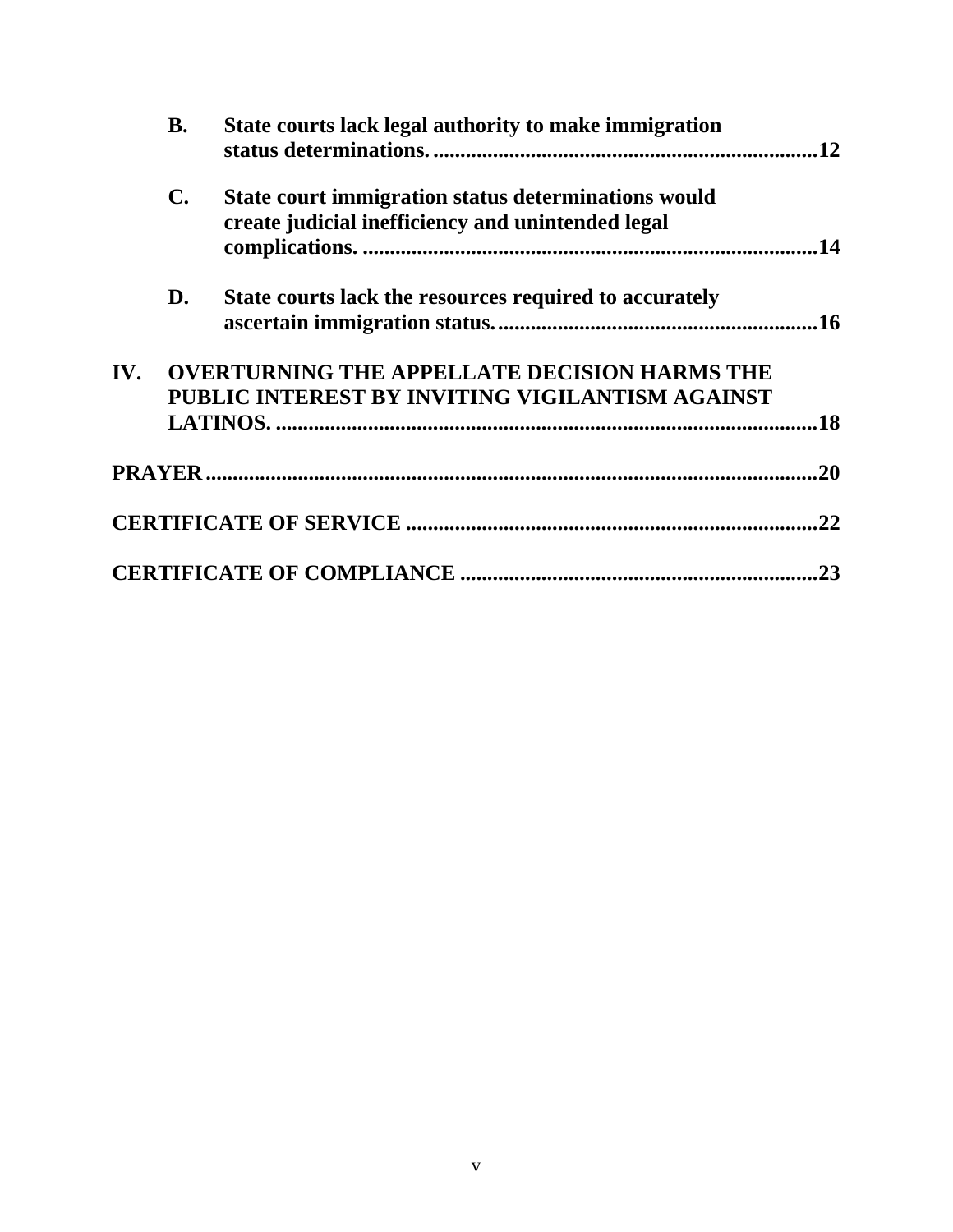# **TABLE OF AUTHORITIES**

# **CASES**

| Aransas Cnty. v. Coleman-Fulton Pasture Co.,                                                                              |
|---------------------------------------------------------------------------------------------------------------------------|
| Arizona v. United States,                                                                                                 |
| Arredondo v. Dugger,                                                                                                      |
| Carcamo-Lopez v. Does 1 through 20,                                                                                       |
| Castro-O'Ryan v. U.S. Dep't of Immigration & Naturalization,                                                              |
| Barcelo v. Elliot,                                                                                                        |
| City of Houston v. Clear Creek Basin Auth.,                                                                               |
| Commercial Standard Fire & Marine Co. v. Galindo,<br>484 S.W.2d 635 (Tex. Civ. App.—El Paso 1972, writ ref'd n.r.e.)9, 11 |
| DeCanas v. Bica,                                                                                                          |
| Drax v. Reno,                                                                                                             |
| Fuentes v. Alecio,<br>CIV.A. C-06-425, 2006 WL 3813780 (S.D. Tex. Dec. 26, 2006) 4                                        |
| Grocers Supply, Inc. v. Cabello,                                                                                          |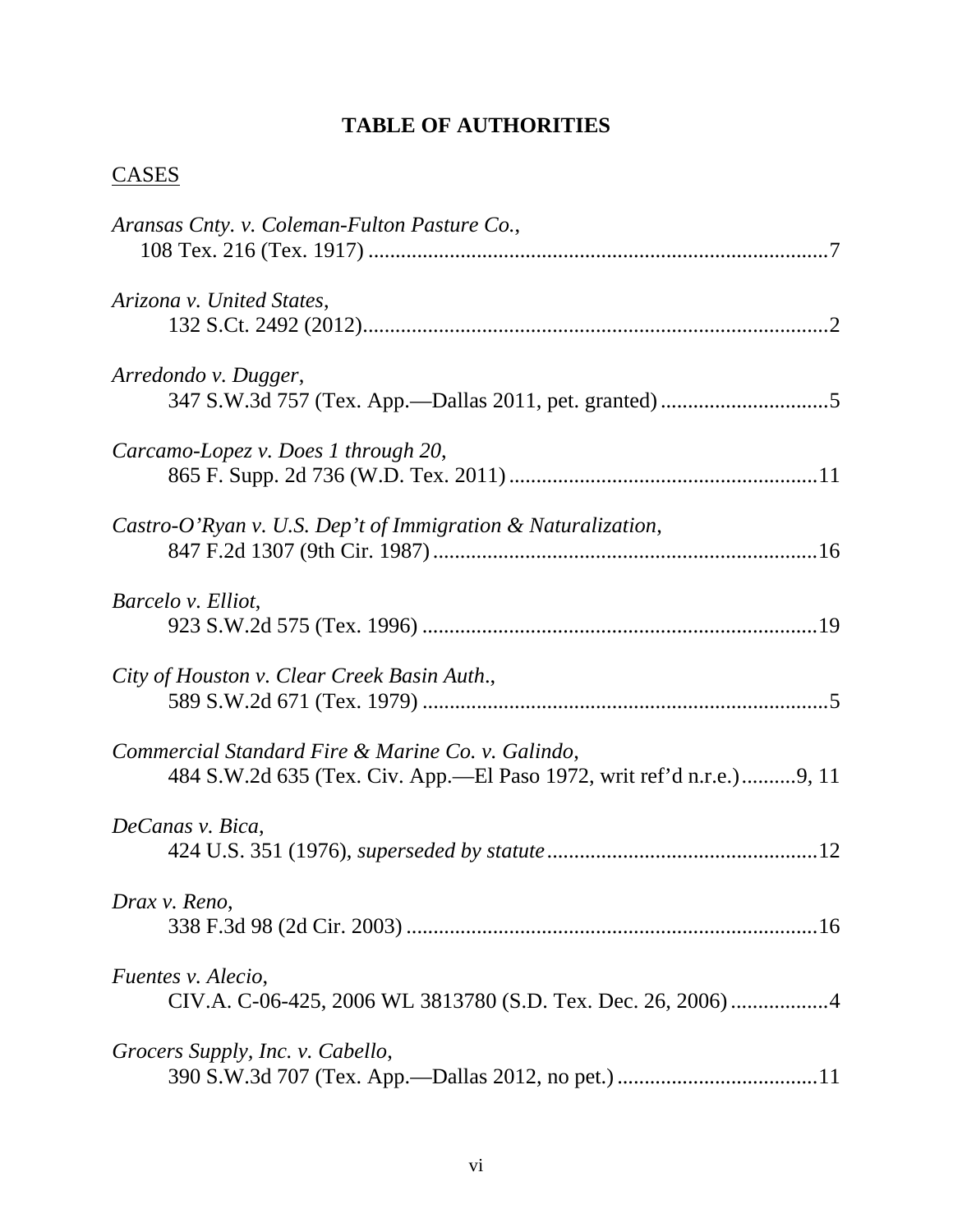| INS v. Lopez-Mendoza,                                                                       |
|---------------------------------------------------------------------------------------------|
| LeCroy v. Hanlon,                                                                           |
| Martinez v. Fox Valley Bus Lines, Inc.,                                                     |
| Mathews v. Diaz,                                                                            |
| Montgomery v. Kennedy,                                                                      |
| Morales v. Barnett,<br>2 CA-CV 2007-0118, 2008 WL 4638133 (Ariz. Ct. App. Feb. 25, 2008) 18 |
| Nijjar v. Holder,                                                                           |
| Plyler v. Doe,                                                                              |
| Republic Waste Servs., Ltd. v. Martinez,                                                    |
| Rico v. Flores,                                                                             |
| Rico v. Flores,                                                                             |
| Shaughnessy v. United States ex rel. Mezei,                                                 |
| State v. Shumake,                                                                           |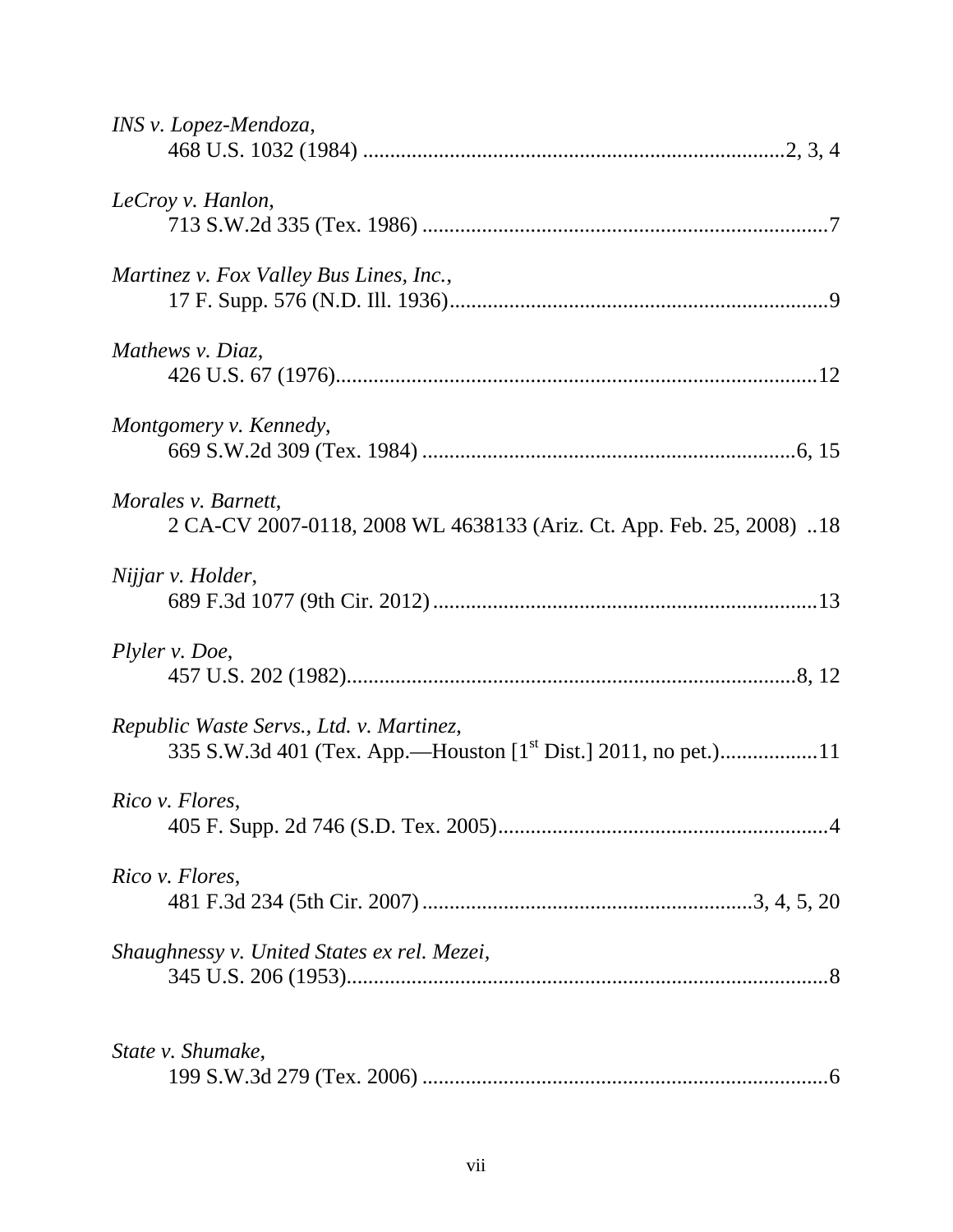| Takahashi v. Fish and Game Comm'n, |
|------------------------------------|
| Tex. Utils. Elec. Co. v. Timmons,  |
| Tyson Foods, Inc. v. Guzman,       |
| United States v. Lucio,            |
| United States v. Cavillo-Rojas,    |
| United States v. Cores,            |
| United States v. Rincon-Jimenez,   |
| United States v. Witkovich,        |
| Vicente v. Barnett,                |
| Wal-Mart Stores, Inc. v. Cordova,  |
| Yick Wo v. Hopkins,                |
| Zadvydas v. Davis,                 |
| <b>STATUTES</b>                    |
|                                    |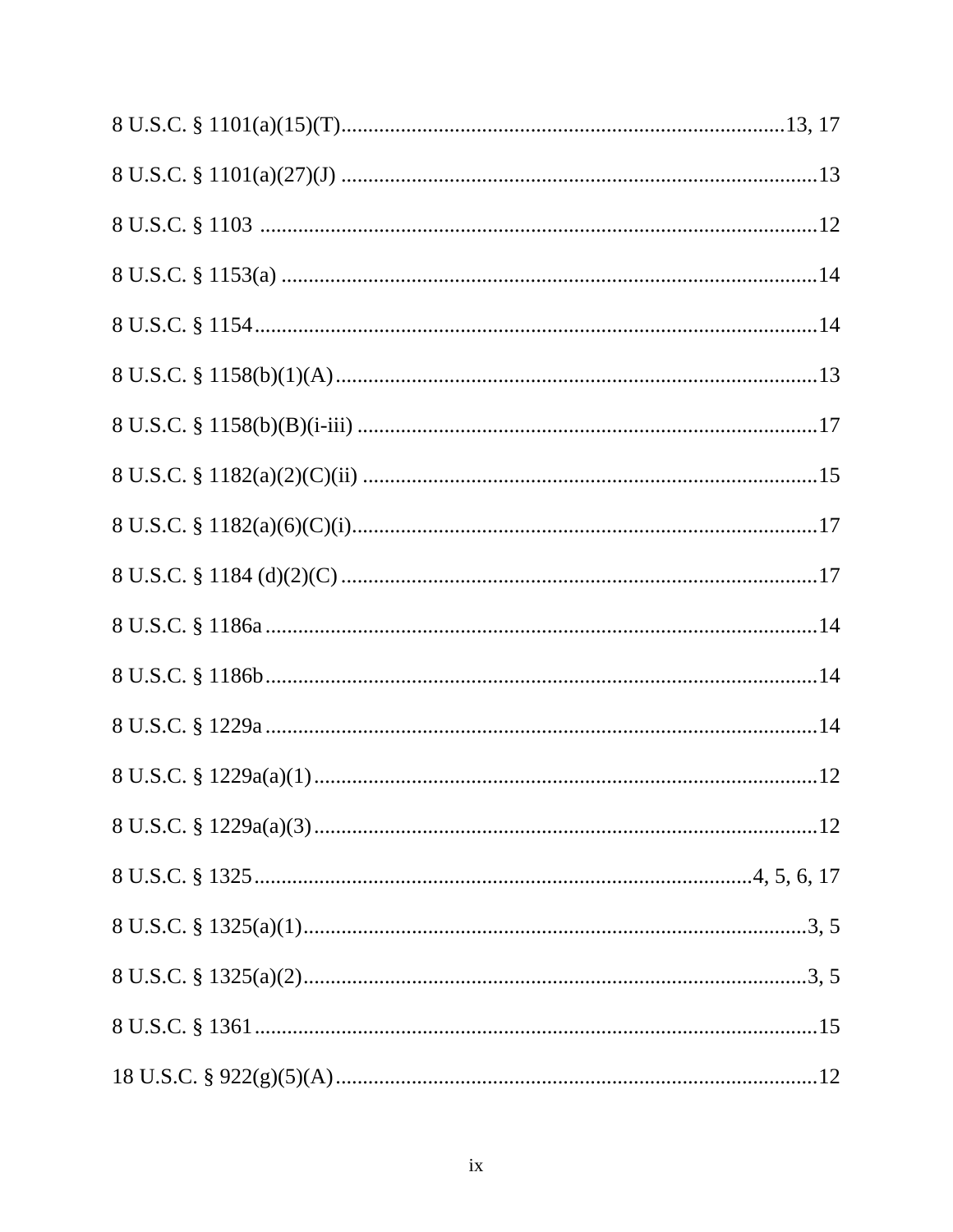| <b>OTHER</b>                                                                                                                                                                                                 |
|--------------------------------------------------------------------------------------------------------------------------------------------------------------------------------------------------------------|
| Andrea Aguilar, Comment, Civilian Border Patrols: The Right to Safely Cross the<br>Borders vs. The Right to Protect Private Property,                                                                        |
| Laurel Almada, \$15 Million Settlement Reached in Lawsuit,                                                                                                                                                   |
| Matt Rivers, Is Rancher Liable in Hudspeth County Shooting?,<br>Channel 9–El Paso (May 14, 2011),<br><b>KTSM</b><br><b>News</b><br>http://www.ktsm.com/news/is-rancher-liable-in-hudspeth-county-shooting 20 |
| Ray Ybarra, Note, Thinking and Acting Beyond Borders: An Evaluation of Diverse<br>Strategies to Challenge Vigilante Violence Along the U.S.-Mexico Border,                                                   |
| Sara A. Martinez, Comment, Declaring Open Season: The Outbreak of Violence<br>Against Undocumented Immigrants by Vigilante Ranchers in South Texas,                                                          |
| U.S. Dep't. of Homeland Sec., OIG-10-12, Age Determination Practices for<br>Unaccompanied Alien Children in ICE Custody (2009)16                                                                             |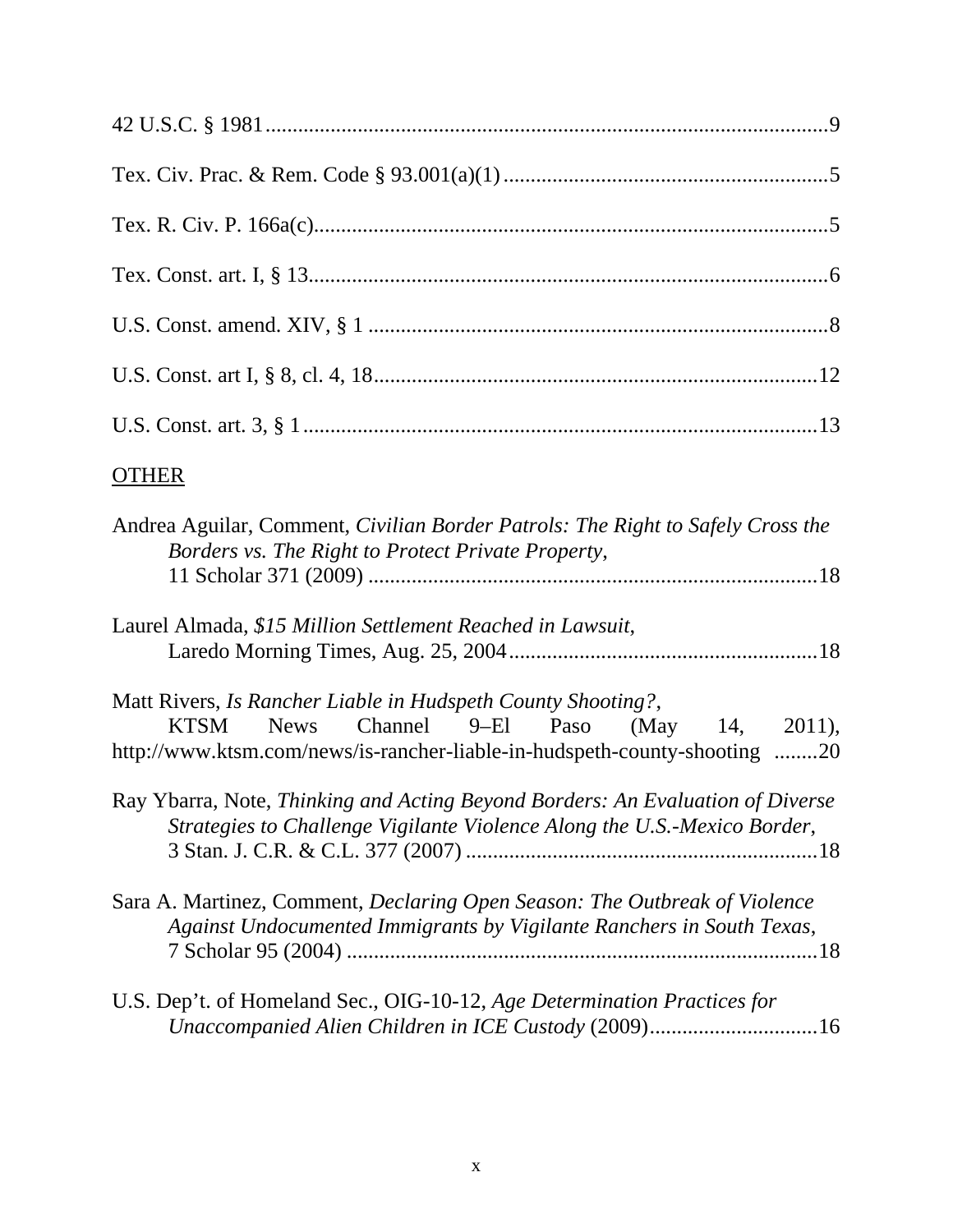# **STATEMENT OF ISSUES**

1. Whether the appellate court correctly concluded that the common law "unlawful acts" doctrine has no basis in law when Decedents were not committing a criminal act at the time of the accident at issue.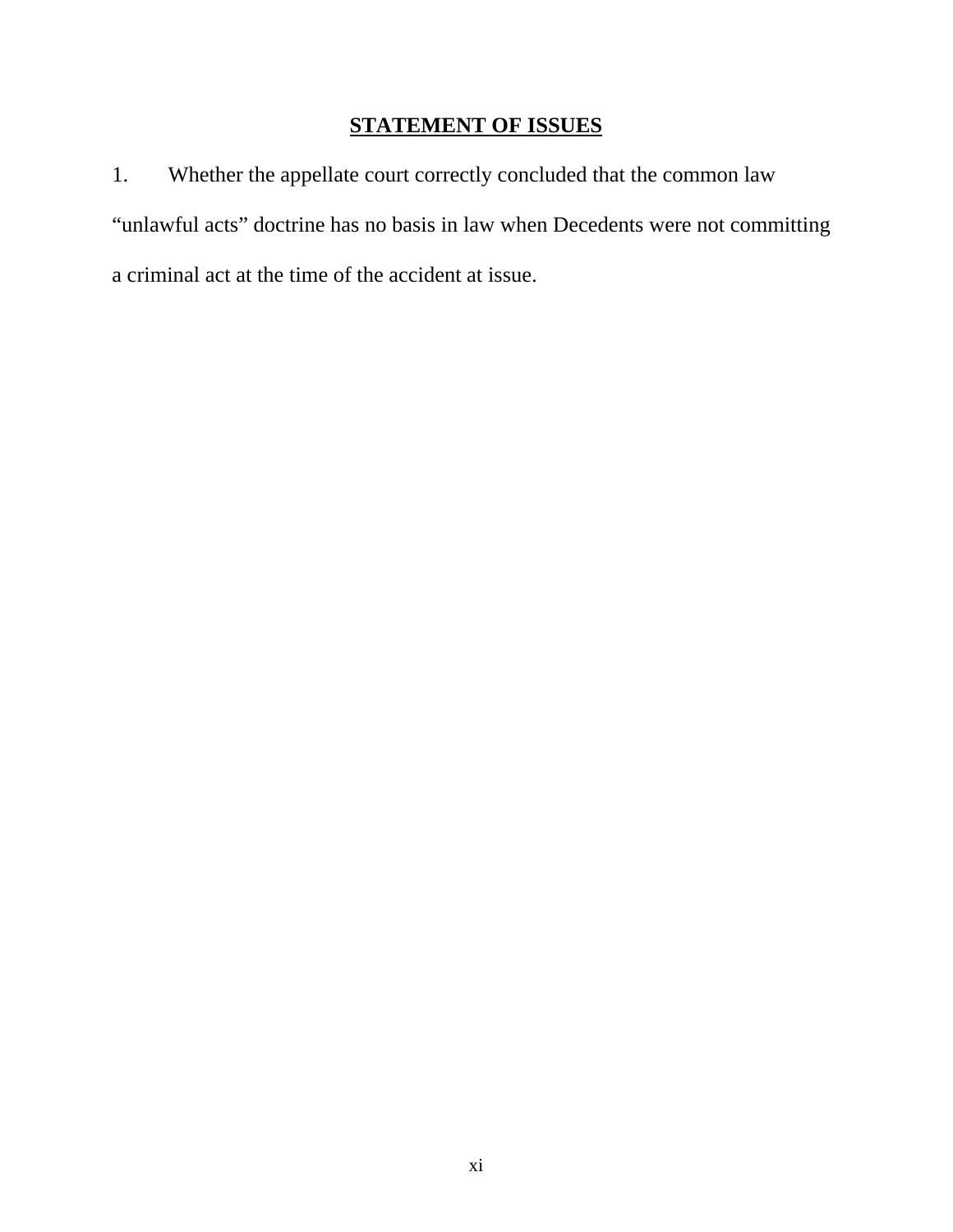#### TO THE HONORABLE SUPREME COURT OF TEXAS:

The Court of Appeals appropriately reversed the trial court's granting of summary judgment based on the "unlawful acts" doctrine. Accordingly, Amicus respectfully urges the Court to uphold the appellate decision and remand the case to the district court for trial.

#### **SUMMARY OF ARGUMENT**

It was impossible for Appellants to meet their burden of proof at summary judgment, because Decedents were not engaged in an illegal act at the time of the accident that led to their deaths. The Court need not reach the question of whether the higher standards of Section 93.001 of the Texas Civil Practice and Remedies Code supplant the "unlawful acts" doctrine in this case. Appellants presented no evidence that Decedents were engaged in *any* unlawful act at the time of the accident, much less one that was the proximate cause of their injury so as to meet the required elements of the doctrine.

Further, Appellants urge a result that would violate well-established due process principles. The United States and Texas Constitutions guarantee persons without authorized immigration status due process of law, including the right of access to courts. Making authorized immigration status a prerequisite to avoid dismissal under the "unlawful acts" doctrine would violate these principles.

1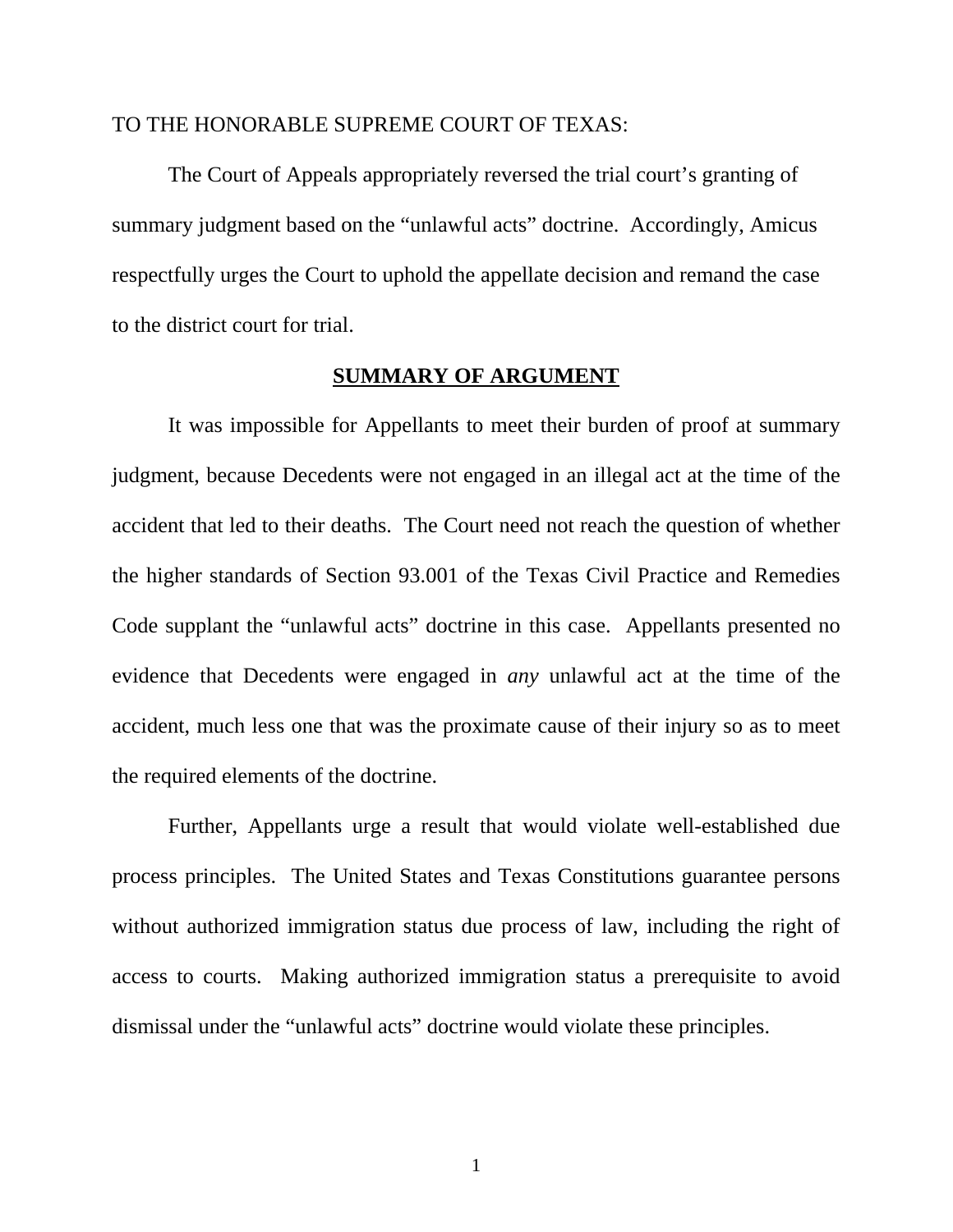Finally, as a matter of policy, if the appellate court decision is overturned, such a ruling would signal to potential tortfeasors that they may take reckless action against, injure, or even kill, undocumented immigrants without civil repercussions. Such a policy is a matter of great public concern, especially in light of recent increased vigilante activity against Latinos, both immigrants and nonimmigrants, in border areas. Furthermore, such a decision would unnecessarily involve state courts in complex and costly determinations of whether a person is present in the United States with authorization from the federal government. State district and county courts are unauthorized, under-resourced, and ill-suited to make such determinations. Accordingly, Amicus urges the Court to affirm the appellate court decision.

#### **ARGUMENT**

#### **I. DECEDENTS WERE NOT ENGAGED IN AN UNLAWFUL ACT AT THE TIME OF THE ACCIDENT.**

If the Court accepts Appellants' argument that unlawful entry and evasion of inspection are continuous criminal violations, it would turn decades of federal court case precedent on its head. It is well-established that unlawful presence in the United States is not, by itself, an ongoing crime for the purpose of tort claims (or for any purpose). *See, e.g.*, *Arizona v. United States*, 132 S.Ct. 2492, 2505 (2012); *INS v. Lopez-Mendoza*, 468 U.S. 1032, 1038 (1984)*; United States v.*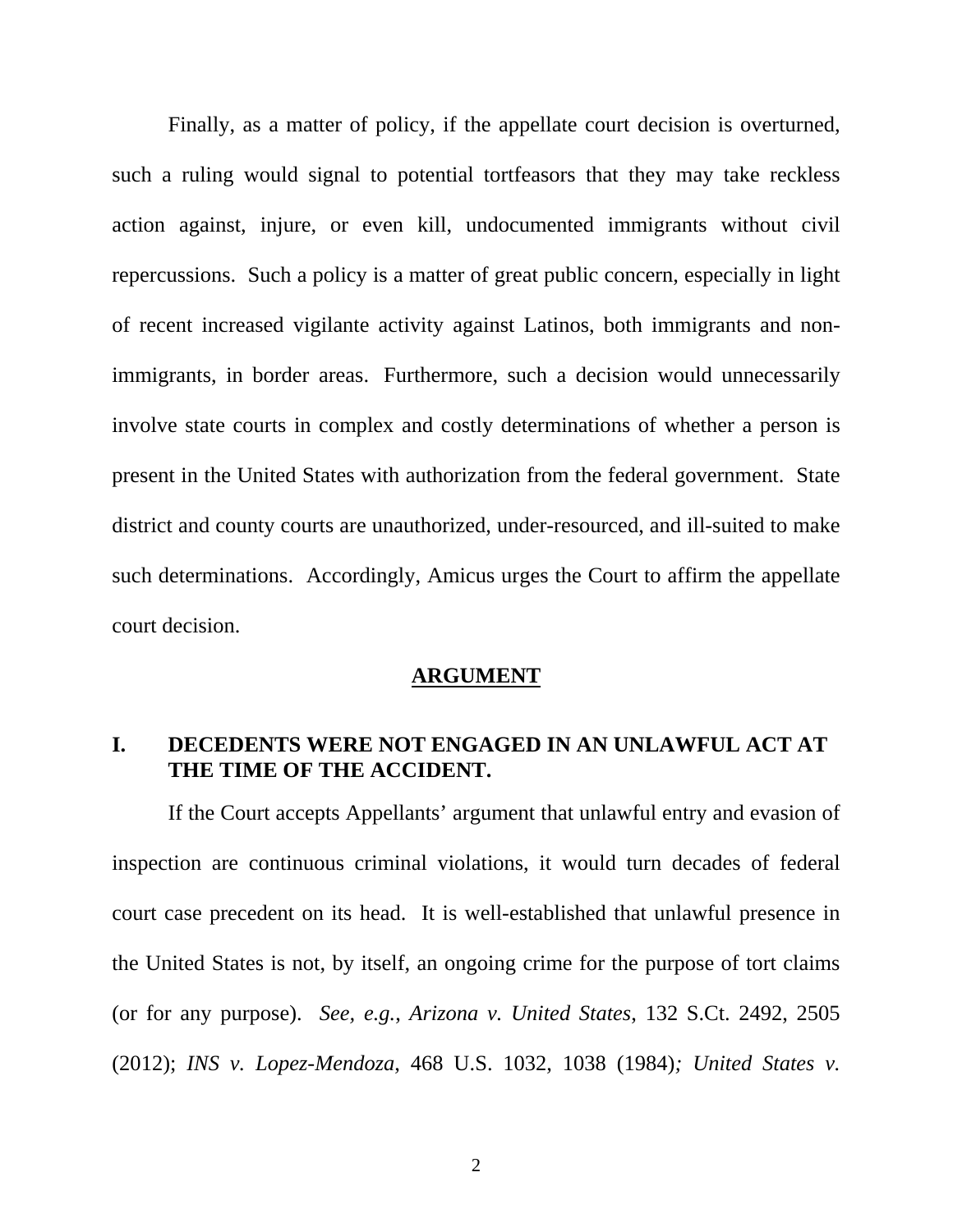*Cores*, 356 U.S. 405, 408 n.6 (1958); *United States v. Rincon-Jimenez,* 595 F.2d 1192, 1193-94 (9th Cir. 1979). At the time of Decedents' injuries, which in a wrongful death suit is the time of death, Decedents were not engaged in the criminal violations alleged by Appellants. Thus, Appellants' defense must fail as a matter of law.

Appellants argue that at the time of the accident, Decedents were violating 8 U.S.C. §§ 1325(a)(1) and (2), which create federal crimes for entering the country without inspection and/or evading immigration officer inspection.<sup>1</sup> See Pet. for Rev. at 7. First-time offenses constitute misdemeanors, and subsequent offenses constitute felonies. *See Lopez-Mendoza*, 468 U.S. at 1057 n.4 (White, J., dissenting). Federal courts have repeatedly held that these violations may occur only at the point of unlawful entry, and that a violation is not continuous and ongoing. *See, e.g.*, *Rico v. Flores*, 481 F.3d 234, 243 (5th Cir. 2007) (finding that the crime of illegal entry under § 1325 was completed once decedents passed the border patrol checkpoint); *Rincon-Jimenez,* 595 F.2d at 1193-94 ("[T]he offense described by § 1325(2) is consummated at the time an alien gains entry through an unlawful point and does not submit to these examinations."); *id.* (declining "to

<sup>&</sup>lt;sup>1</sup> These provisions state that "[a]ny alien who  $(1)$  enters or attempts to enter the United States at any time or place other than as designated by immigration officers, or (2) eludes examination or inspection by immigration officers . . . shall, for the first commission of any such offense, be fined under title 18 or imprisoned not more than 6 months, or both, and, for a subsequent commission of any such offense, be fined under title 18, or imprisoned not more than 2 years, or both." 8 U.S.C. §§ 1325(a)(1)-(2) (2012).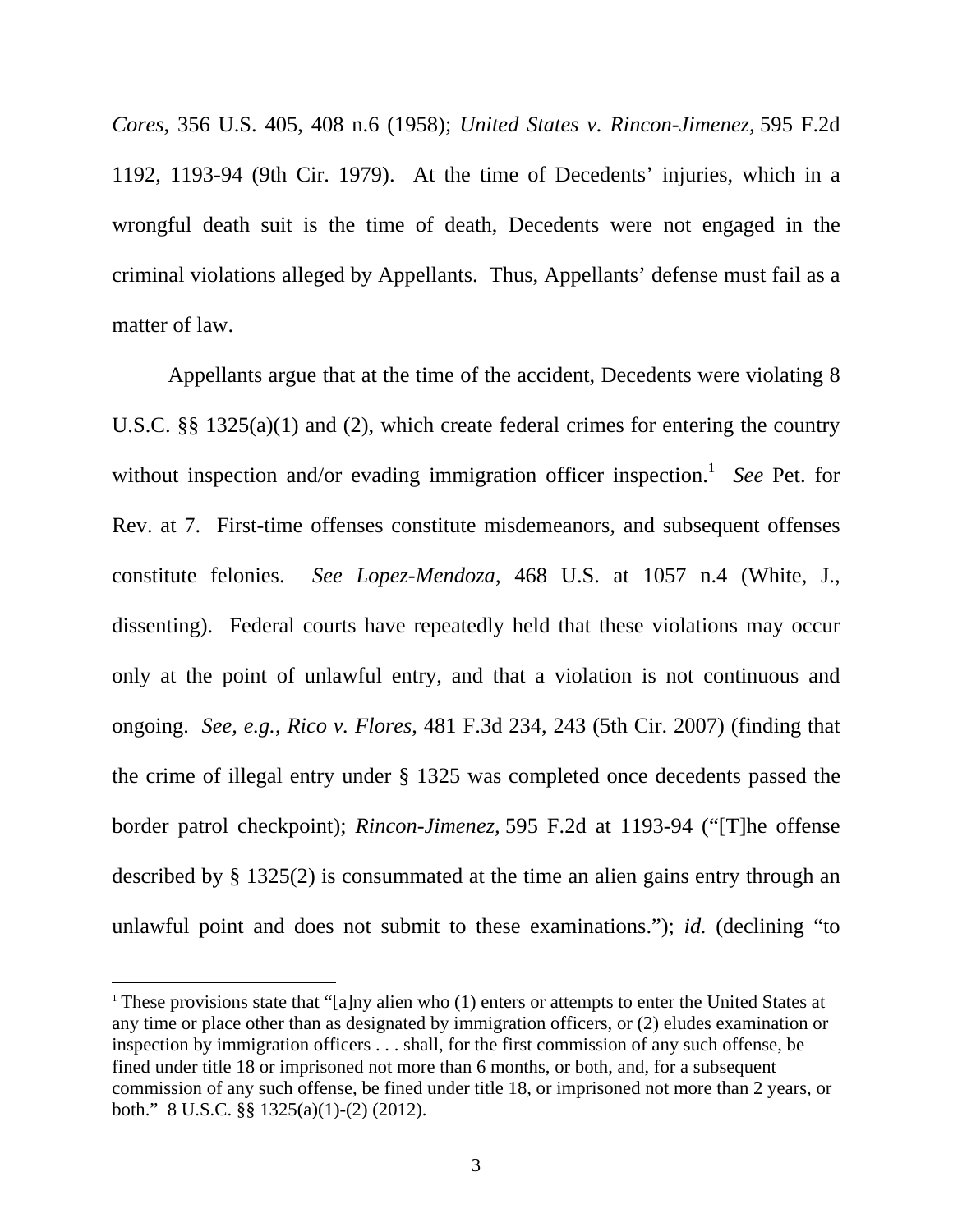make the offense described in § 1325(2) one that continues as long as the alien remains in this country"); *see also United States v. Cavillo-Rojas*, No. 10-4033, 2013 WL 563885, at \*9 (4th Cir. Feb. 15, 2013) (finding that a § 1325(a) offense is completed at the time of the illegal entry, and the statute of limitations begins running at that point). $^{2}$ 

Even if Decedents did enter unlawfully or evade immigration officers, these alleged unlawful acts would have been completed once they passed an unlawful point of entry. *See Rico*, 481 F.3d at 243 (5th Cir. 2007). In their summary judgment motion, Appellants did not allege that the scene of the accident occurred at an illegal point of entry made by Decedents, nor that Appellees' employee was an immigration officer. And as noted by the Court of Appeals, Defendants did not present any summary judgment evidence to demonstrate the same.<sup>3</sup>

<sup>&</sup>lt;sup>2</sup> Although the United States Supreme Court has never construed § 1325, it has noted in dictum that circuit court interpretations of the statute as a non-continuing offense are correct. *See Lopez-Mendoza,* 468 U.S. at 1056-57 (White, J., dissenting) (citing *United States v. Cores*, 356 U.S. 405 (1958) and Ninth Circuit precedent that construed a § 1325 violation as taking place at the time of entry, and that the statute does not describe a continuing offense).

<sup>3</sup> Appellants cite *Rico v. Flores*, 405 F. Supp. 2d 746 (S.D. Tex. 2005) and *Fuentes v. Alecio*, CIV.A. C-06-425, 2006 WL 3813780 (S.D. Tex. Dec. 26, 2006) to argue that unlawful immigration status constitutes a continuous violation of 8 U.S.C. § 1325. The unlawful acts at issue in *Rico*, however, were the decedents' engagement in an unlawful contract and the conspiracy to commit a crime – in fact, 8 U.S.C. § 1325 is not even cited in the opinion. *See Rico*, 405 F. Supp. 2d at 746-71, *rev'd*, 481 F.3d at 243 (5th Cir. 2007). The Fifth Circuit reversed the lower court, holding that plaintiffs were not barred by a § 1325 violation because plaintiffs had already completed unlawful entry. *See Rico*, 481 F.3d at 243 (5th Cir. 2007). Appellants' citation to *Fuentes v. Alecio* is inapposite. In *Fuentes*, the plaintiff admitted he "employed the services" of the defendant to "successfully help [the decedent] on his journey to the United States." *Fuentes*, 2006 WL 3813780, at \*3. Here, Defendants have presented no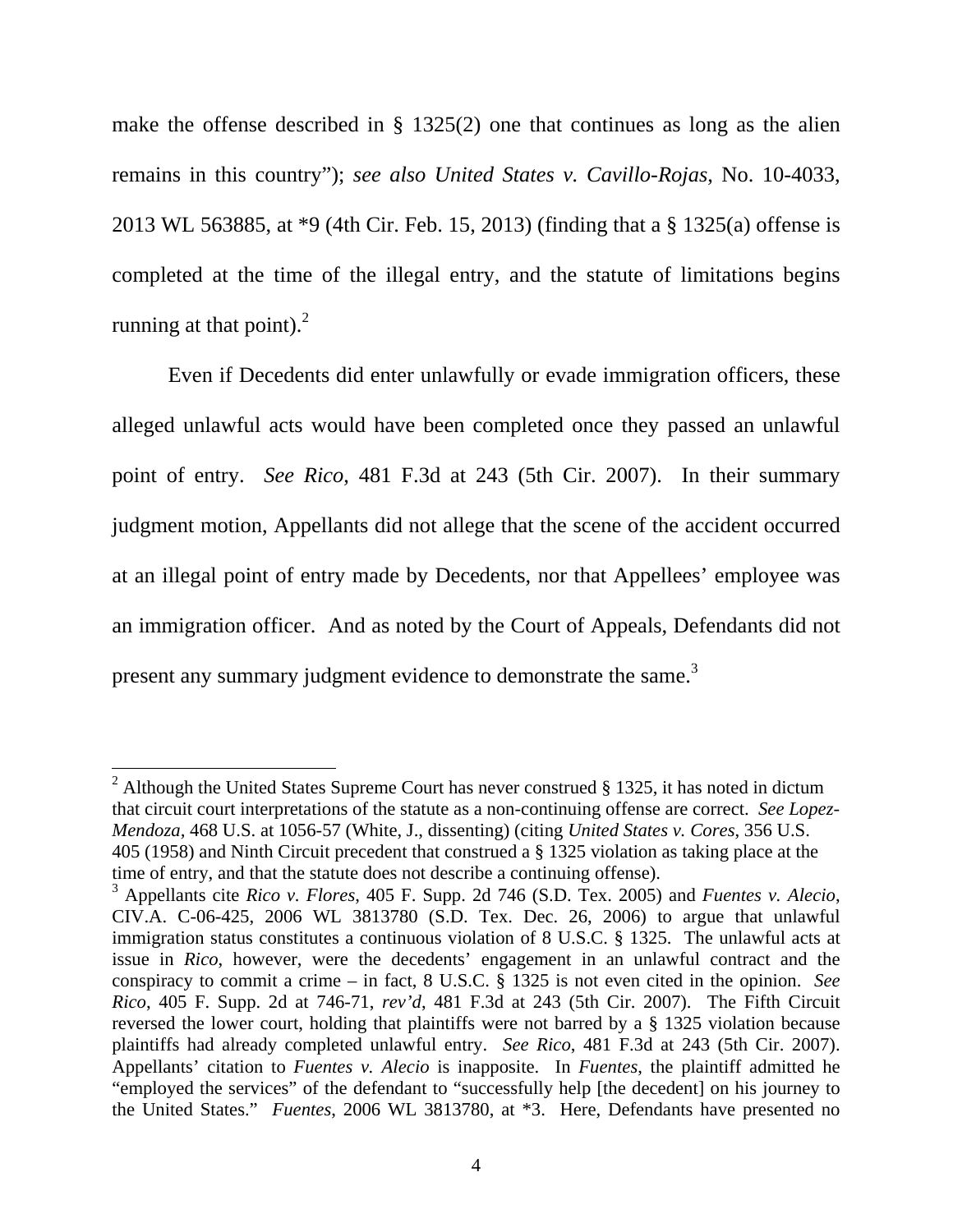On the face of the statute, any potential violation of 8 U.S.C.  $\S\S 1325(a)(1)$ or (2) would have been completed long before Appellants' employee ever engaged Decedents in the high speed chase that led to their deaths. As such, Decedents could not, as a matter of law, have been committing the alleged unlawful acts at the time the cause of action arose. $4$ 

Thus, the only offense that Decedents could have been committing conceivably at the time of the accident was trespass, as Appellants allude in their Petition for Review.<sup>5</sup> See Pet. for Rev. at 9-11; *Rico*, 481 F.3d at 243 (holding that since the decedents' illegal entry was completed after passing through Border Patrol checkpoint, it was "likely that the only offense that the decedents were committing past the . . . checkpoint was trespass"). However, the unlawful acts rule does not apply to cases where the unlawful act in question is trespass. *See id.* Moreover, Texas courts have established that a landowner owes a duty to a

<u> 1989 - Andrea San Andrea San Andrea San Andrea San Andrea San Andrea San Andrea San Andrea San Andrea San An</u>

evidence that the Decedents were attempting illegal entry. Second, *Fuentes* is neither controlling on this court nor representative of courts' view on § 1325. *See supra* note 2.

<sup>&</sup>lt;sup>4</sup> Moreover, if Section 93.001 of the Texas Civil Practice and Remedies Code now governs wrongful death cases, as Appellees argue, Appellants still would have failed to meet their summary judgment burden. Section 93.001 creates an affirmative defense where the movant proves that the nonmovant was convicted of a felony that was the sole cause of the alleged damages. *See* Tex. Civ. Prac. & Rem. Code § 93.001(a)(1); *Arredondo v. Dugger*, 347 S.W.3d 757, 767 (Tex. App.—Dallas 2011, pet. granted).Defendants waived this defense because they failed to raise Section 93.001 as a defense in the lower courts, and did not allege that Decedents were convicted felons. *See* Def. Mot. for Traditional Summ. J. at 3; Tex. R. Civ. P. 166a(c); *see also City of Houston v. Clear Creek Basin Auth*., 589 S.W.2d 671, 678 (Tex. 1979) (party's failure to expressly present to trial court issue of treatment plant violations precluded party from urging issue on appeal).

 $5$  Again, Appellants did not raise this violation in their summary judgment briefing and it is therefore waived. *See* Tex. R. Civ. P. 166a(c); *Clear Creek Basin Auth*., 589 S.W.2d at 678.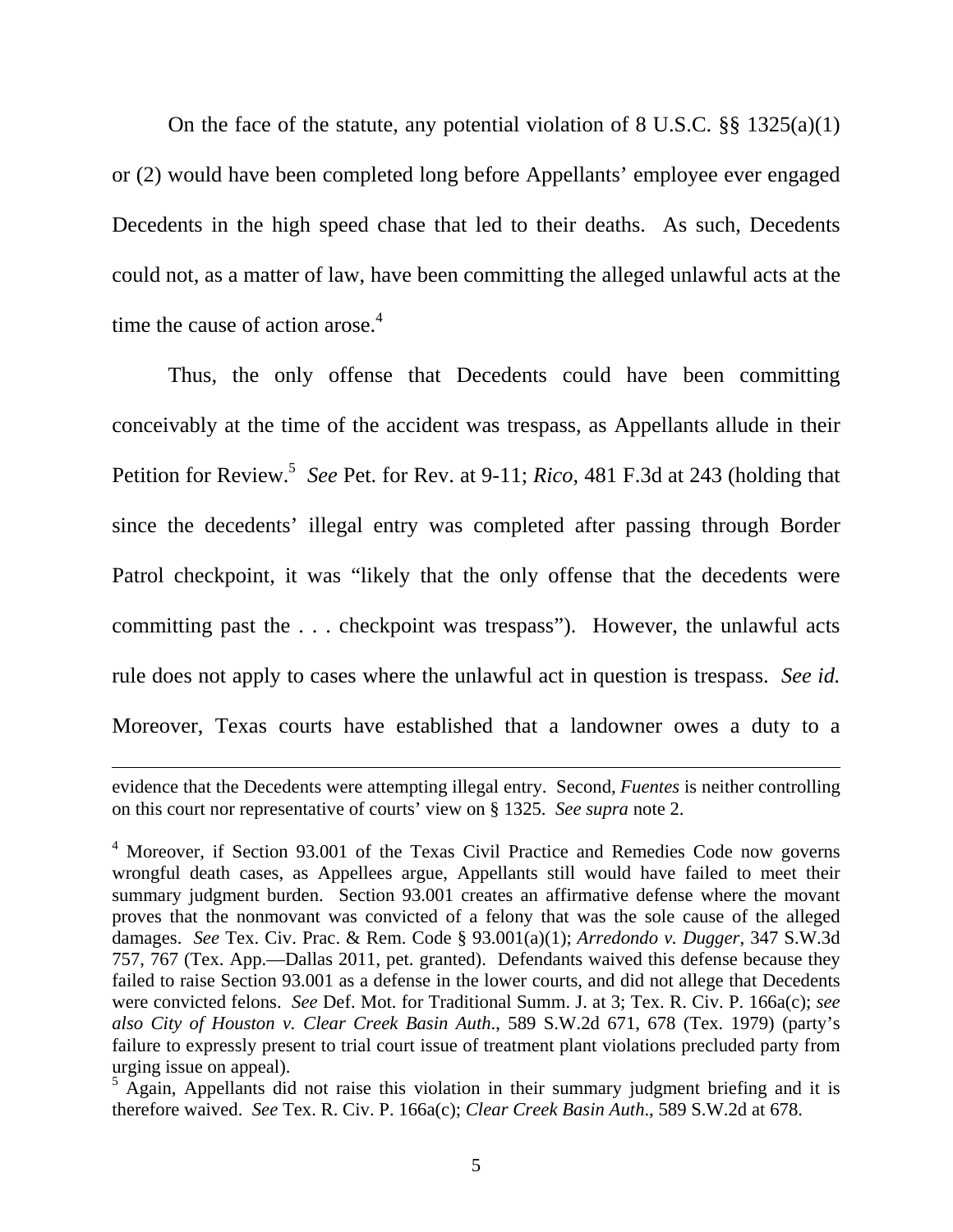trespasser "to refrain from injuring the trespasser willfully, wantonly, or through gross negligence," which, at the very least, raises an issue of disputed material fact, rendering summary judgment inappropriate in this case. *State v. Shumake*, 199 S.W.3d 279, 285 (Tex. 2006); *see also Tex. Utils. Elec. Co. v. Timmons*, 947 S.W.2d 191, 193 (Tex. 1997).

Appellants' burden is to plead and prove conclusively all elements of its affirmative defense as a matter of law. *See Montgomery v. Kennedy*, 669 S.W.2d 309, 310-11 (Tex. 1984). Because any purported violation of 8 U.S.C. § 1325, by definition, was completed well before Decedents' deaths, Appellant did not, and could not, meet its burden that the unlawful acts doctrine exculpates them from liability in this case.

## **II. THE TEXAS AND UNITED STATES CONSTITUTIONS GUARANTEE DUE PROCESS TO ALL PERSONS, INCLUDING THOSE WITHOUT AUTHORIZED IMMIGRATION STATUS.**

A finding that Decedents were engaged in an unlawful act simply by being present in the country without lawful status contravenes well-established protections guaranteed to Decedents by the Texas and U.S. Constitutions, namely, access to the courts and the right to due process.

### **A. The Texas Constitution mandates that all persons must have equal access to justice.**

 The Texas Constitution guarantees every person the right to access courts to vindicate rights and obtain remedies for injuries. *See* Tex. Const. art. I, § 13 ("All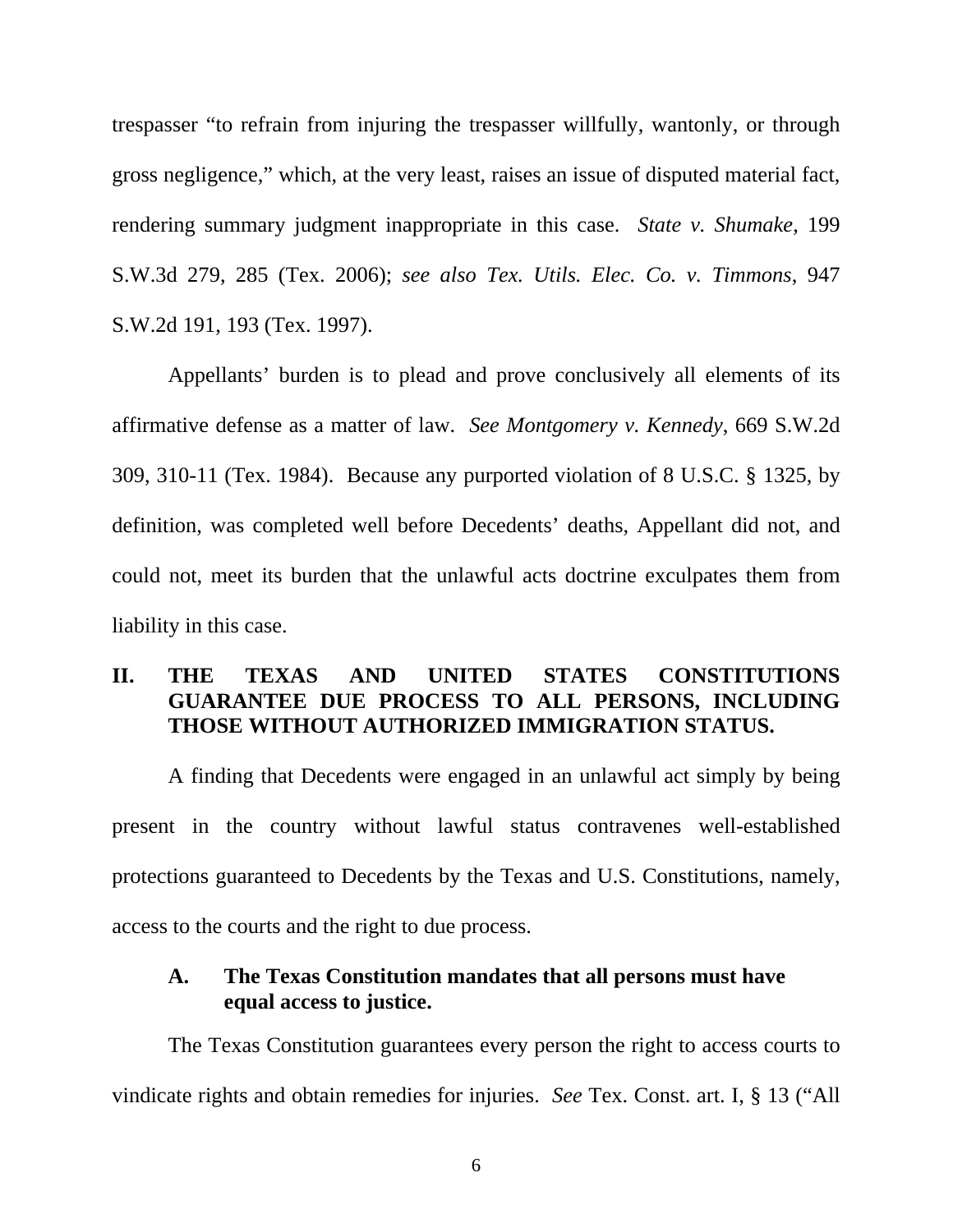courts shall be open, and every person for an injury done him, in his lands, goods, person or reputation, shall have remedy by due course of law."). The open courts provision contemplates that all persons must have access to courts unimpeded by unreasonable barriers. *See LeCroy v. Hanlon*, 713 S.W.2d 335, 339-42 (Tex. 1986) (striking down court filing fee increase as unconstitutional under the open courts provision). The *LeCroy* Court went on to hold that

[t]he provision's wording indicates the high value the drafters and ratifiers placed on the right of access to the courts. First, the language is mandatory: "*shall* be open" and "*shall* have remedy by due course of law." Further, it is all-inclusive: "*all* courts" are to be open; "for *every* person"; for *all* interests, "lands" (real property), "goods" (personal property), "person" (body and mind), and "reputation" (good name); *at all times*, since there is no emergency exception.

*Id.* at 339. This all-inclusive language creates a "substantial state constitutional right." *See id.* at 341. There is no language in this constitutional provision that explicitly or implicitly seeks to deny persons access to courts on the basis of their immigration status. *See Aransas Cnty. v. Coleman-Fulton Pasture Co.*, 108 Tex. 216, 219-20, 191 S.W. 553, 554- 55 (1917) ("The spirit, purpose and scope of the particular provision are all to be consulted in the effort to determine with certainty the meaning of its terms."). Appellants' attempt to invoke a defense that ultimately denies persons access to courts on the basis of their immigration status thwarts the will of the people and should not stand.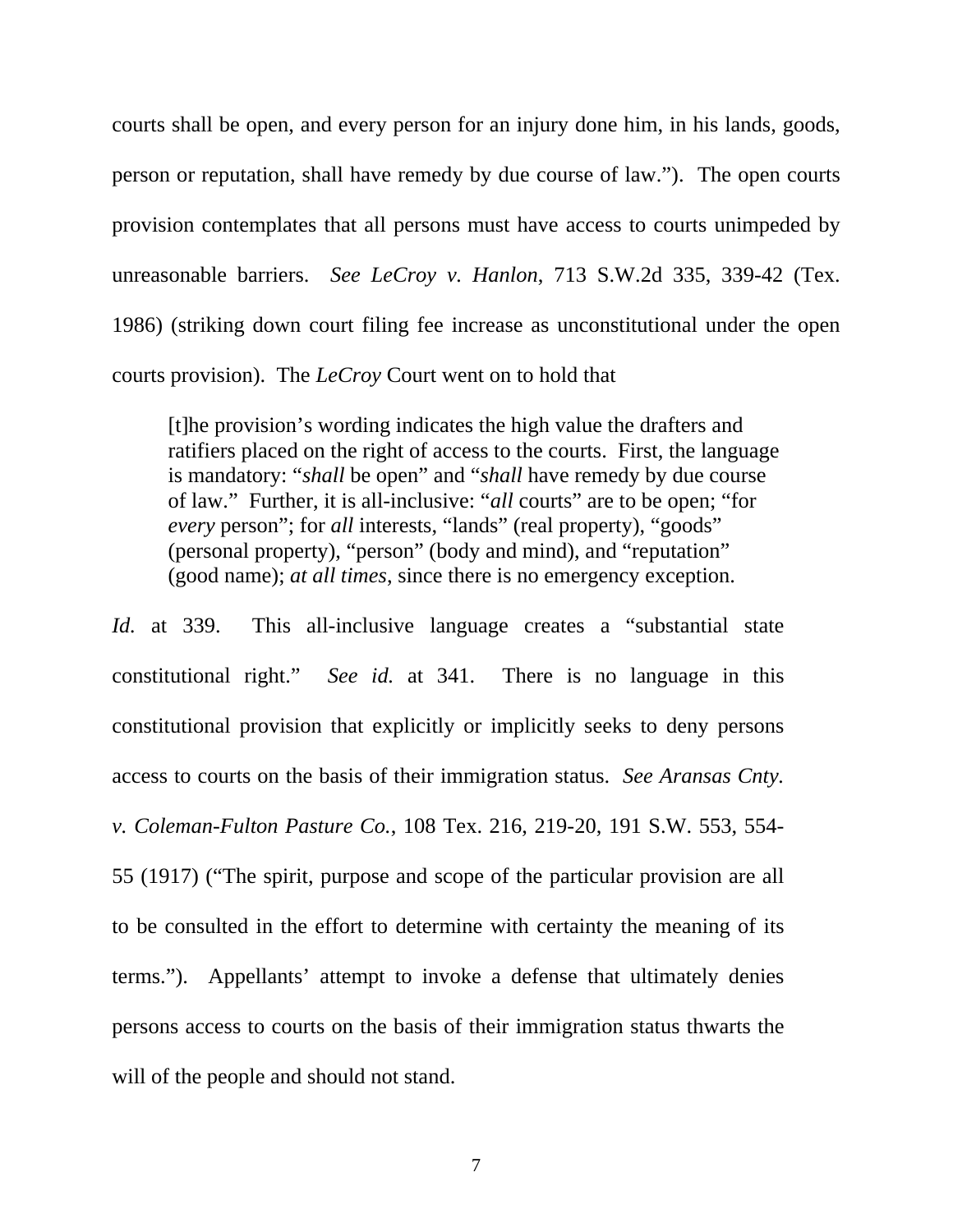#### **B. The United States Constitution guarantees due process to all persons, including those without authorized immigration status.**

 Further, the Fourteenth Amendment to the United States Constitution provides that "[n]o State shall . . . deprive any person of life, liberty, or property without due process of law; nor deny to any person within its jurisdiction the equal protection of the laws." U.S. Const. amend. XIV, § 1. Immigrants without authorized status have "long been recognized as 'persons' guaranteed due process of law by the Fifth and Fourteenth Amendments." *Plyler v. Doe*, 457 U.S. 202, 210 (1982) (citing *Shaughnessy v. United States* ex rel. *Mezei*, 345 U.S. 206, 212 (1953)); *see also Yick Wo v. Hopkins*, 118 U.S. 356, 369 (1886) ("The fourteenth amendment to the constitution is not confined to the protection of citizens . . . . These provisions are universal in their application.").

The Fifth and Fourteenth Amendments protect unauthorized aliens from deprivation of rights by the states and federal government. *See Plyler*, 457 U.S. at 210, 213. All immigrants within U.S. borders, even immigrants with outstanding orders of removal against them, have constitutional rights. *See Zadvydas v. Davis*, 533 U.S. 678, 693-94 (2001); *United States v. Witkovich*, 353 U.S. 194, 198 (1957). Because constitutional protections apply to all people, regardless of their immigration status, here, Decedents' immigration status should play no role in denying them the right to due process guaranteed under the Fifth and Fourteenth Amendments.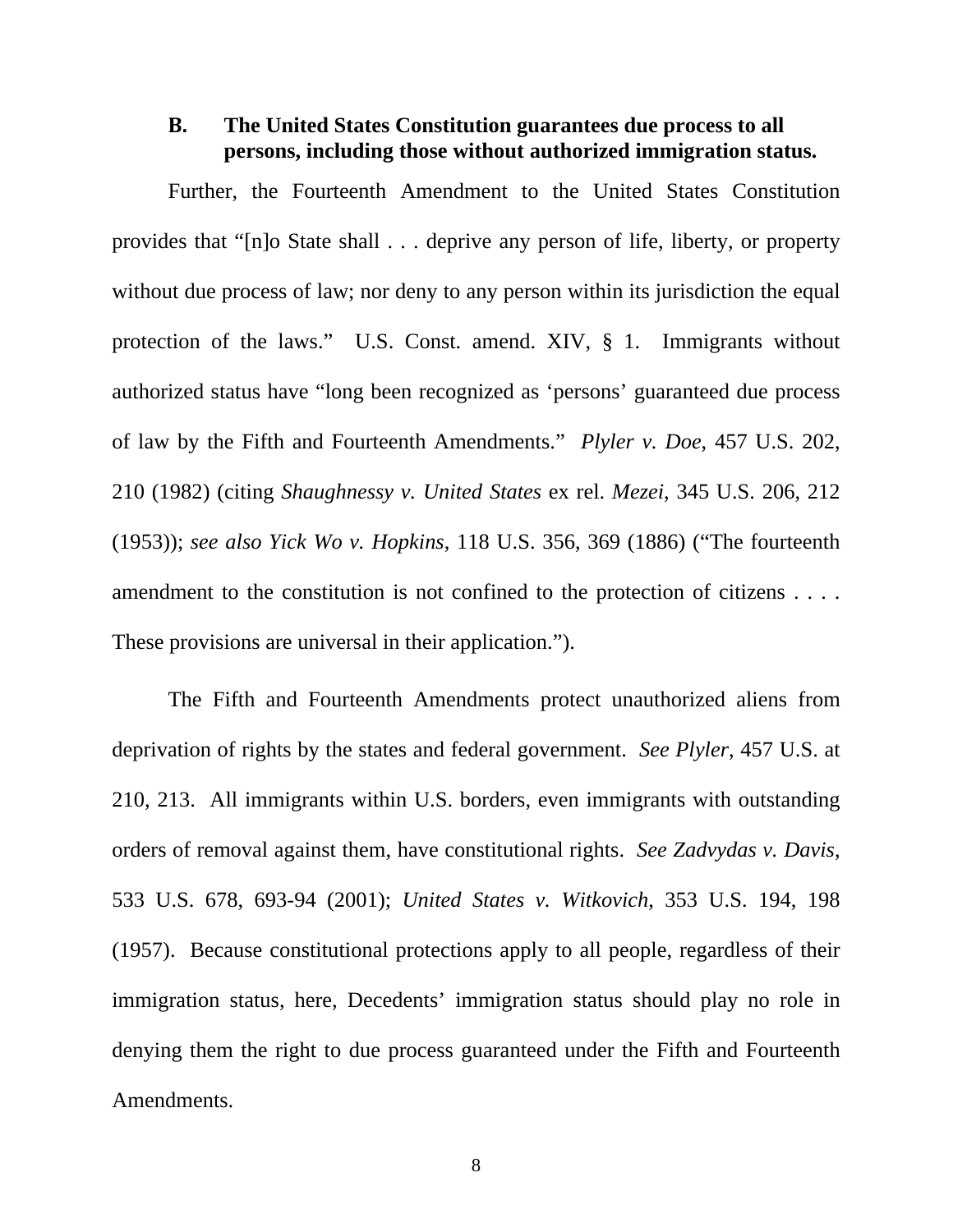#### **C. The right to due process requires equal access to justice.**

 The Fourteenth Amendment to the United States Constitution and the statutes enforcing it protect the rights of all persons – including persons without authorized status – to sue and recover for damages in tort with the full benefit of all available tort remedies and proceedings. As the Texas Court of Appeals has noted, 42 U.S.C. § 1981 provides that "'[a]ll persons within the jurisdiction of the United States shall have the same right in every State and Territory to make and enforce contracts, to sue, be parties, give evidence, and to the full and equal benefit of all laws and proceedings for the security of persons and property as is enjoyed by white citizens . . . .'" *Commercial Standard Fire & Marine Co. v. Galindo*, 484 S.W.2d 635, 637 (Tex. Civ. App.—El Paso 1972, writ ref'd n.r.e.). "[T]his provision has been held to apply to both aliens and illegal aliens." *Id.* (citing *Martinez v. Fox Valley Bus Lines, Inc.*, 17 F. Supp. 576 (N.D. Ill. 1936) and *Takahashi v. Fish and Game Comm'n*, 334 U.S. 410 (1948)).

 Given these underlying federal constitutional guarantees, as well as Texas state constitutional protections, Texas state courts have repeatedly rejected arguments that undocumented persons cannot recover for personal injury on the basis of their immigration status. *See, e.g.*, *Commercial Standard Fire & Marine Co.*, 484 S.W.2d at 637 ("[A] person residing in this State whose entry may be contrary to the immigration laws is not barred, by that reason alone from receiving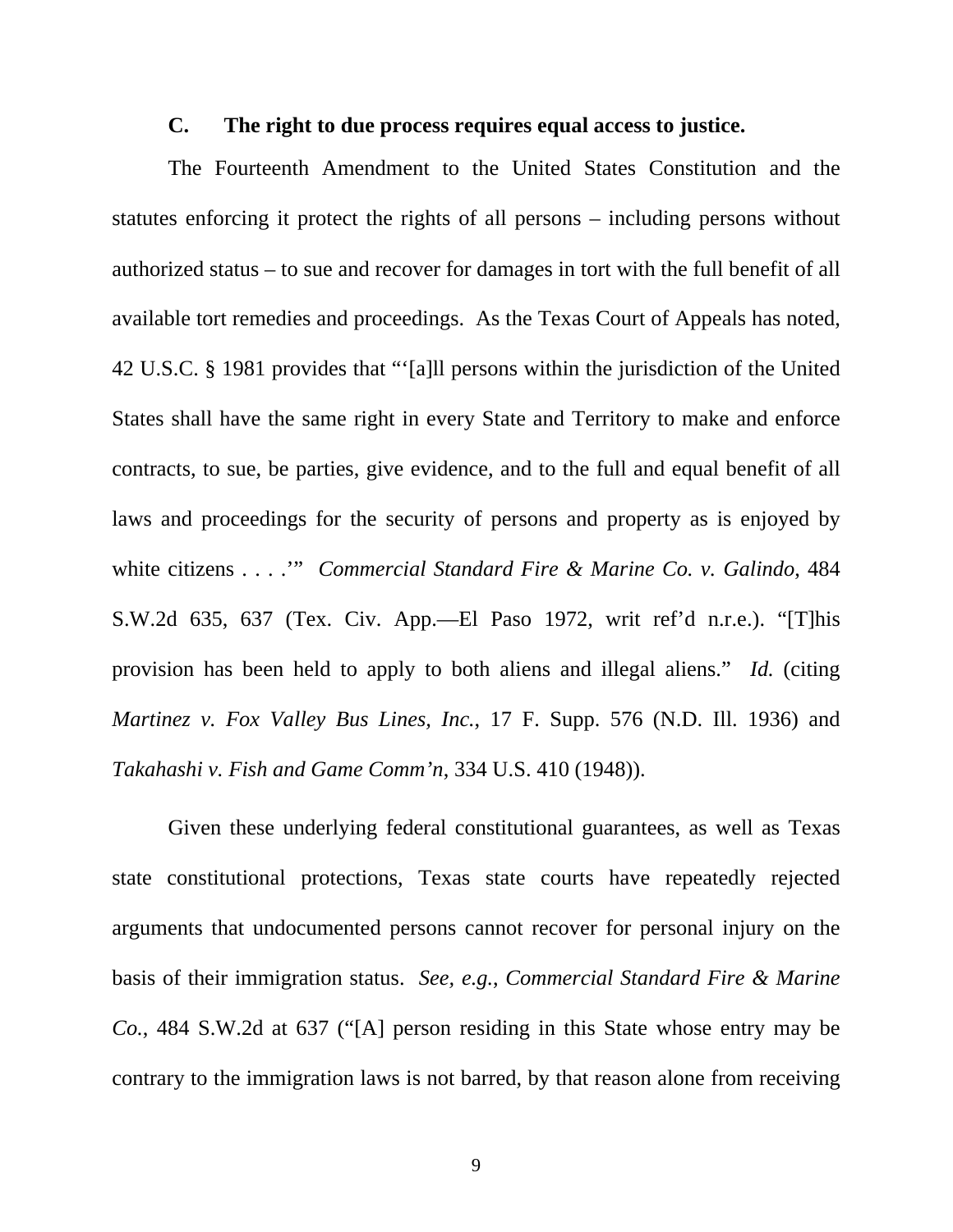workmen's compensation benefits."); *Tyson Foods, Inc. v. Guzman*, 116 S.W.3d 233, 244 (Tex. App.—Tyler 2003, no pet.) (citation omitted); *Wal-Mart Stores, Inc. v. Cordova*, 856 S.W.2d 768, 770 n.1 (Tex. App.—El Paso 1993, writ denied) ("The current state of Texas law does not require citizenship or the possession of immigration work authorization permits as a prerequisite to recovering damages for loss of earning capacity  $\dots$ .").

Contrary to these precedents and their fundamental guarantee of due process, Appellants contend that Decedents' alleged entry and continued presence in the United States in violation of immigration laws precludes recovery for tortious injury. Following the trial court's reasoning, authorized presence would be a prerequisite to avoiding dismissal under the trial court's application of the "unlawful acts" doctrine. Such a holding would deny Decedents and others the right to sue and enjoy the due process of law solely (and impermissibly) on their status as undocumented immigrants.

# **III. OVERTURNING THE APPELLATE DECISION WOULD HARM THE PUBLIC INTEREST BY FORCING STATE COURTS TO MAKE IMMIGRATION DETERMINATIONS.**

A decision denying tort recovery to unauthorized immigrants would place a new, unmanageable obligation on state courts to adjudicate immigration status because state courts are neither authorized nor equipped to make such determinations. A decision barring tort recovery to unauthorized immigrants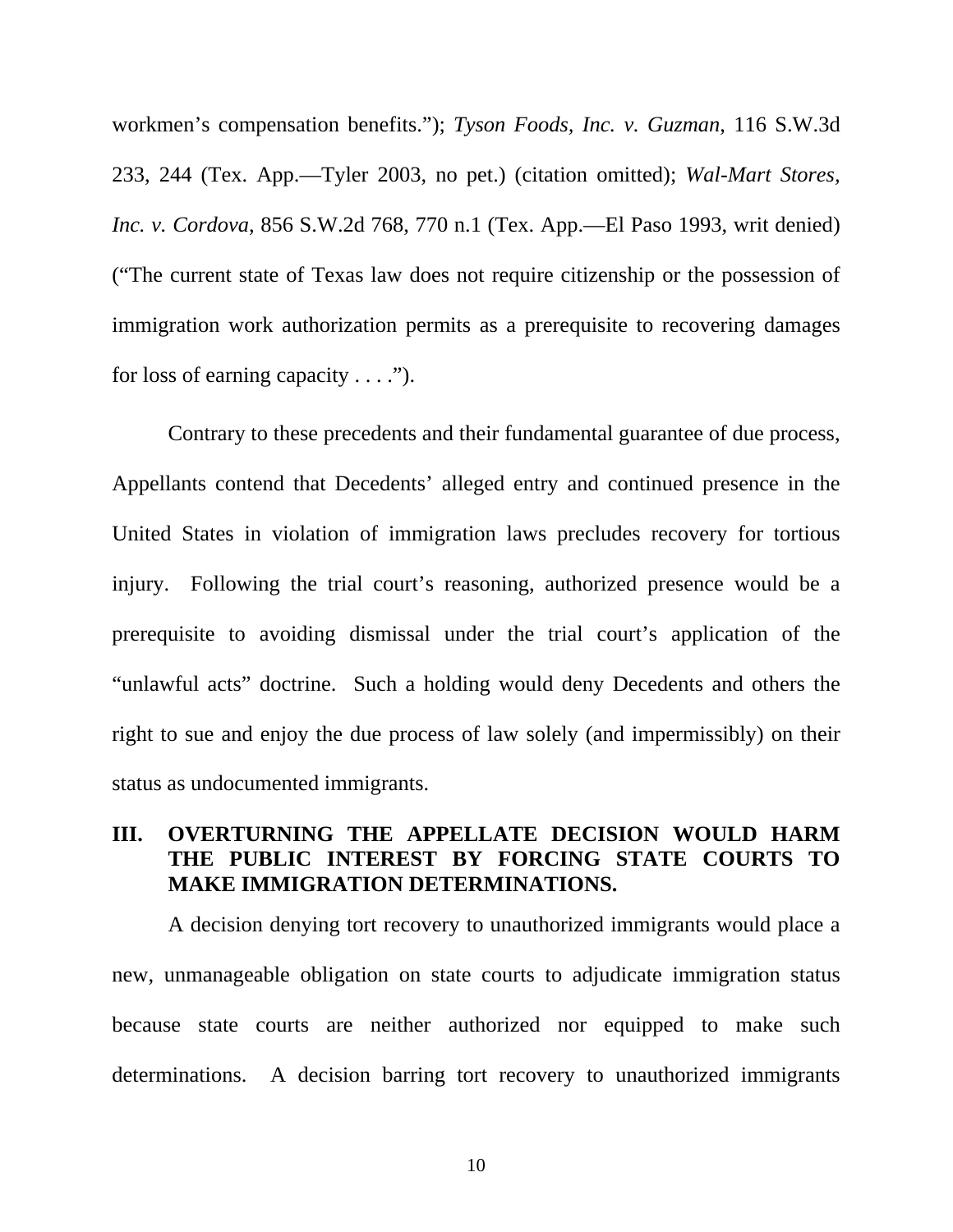would also incentivize defendants to raise immigration status challenges in all tort cases, unleashing a flood of costly and potentially frivolous claims on courts.

# **A. Texas courts have consistently rejected claims of immigration status as a barrier to recovery in tort cases.**

Historically, Texas courts have refused to consider a party's immigration status as a defense in tort suits and have often excluded evidence of immigration status as entirely irrelevant. *See, e.g.*, *Carcamo-Lopez v. Does 1 through 20*, 865 F. Supp. 2d 736, 766 (W.D. Tex. 2011) (finding an unauthorized immigrant's claim not barred by unlawful acts doctrine because immigration status was irrelevant to harms suffered after arrival); *Grocers Supply, Inc. v. Cabello*, 390 S.W.3d 707, 724 (Tex. App.—Dallas 2012, no pet.) ("Texas law does not require citizenship or the possession of immigration work authorization permits as a prerequisite to recovering tort damages."); *Republic Waste Servs., Ltd. v. Martinez*, 335 S.W.3d 401, 411 (Tex. App.—Houston  $[1<sup>st</sup> Dist.]$  2011, no pet.) (finding evidence of immigration status was properly excluded and allowing unauthorized immigrant to recover in wrongful death suit); *Commercial Standard Fire & Marine Co.*, 484 S.W.2d at 637 ("An illegal alien is not barred from prosecuting his action for personal injuries."). The well-established rule of Texas courts, confirmed by the Court of Appeal's decision in the present case, is that authorized immigration status is unnecessary for tort recovery.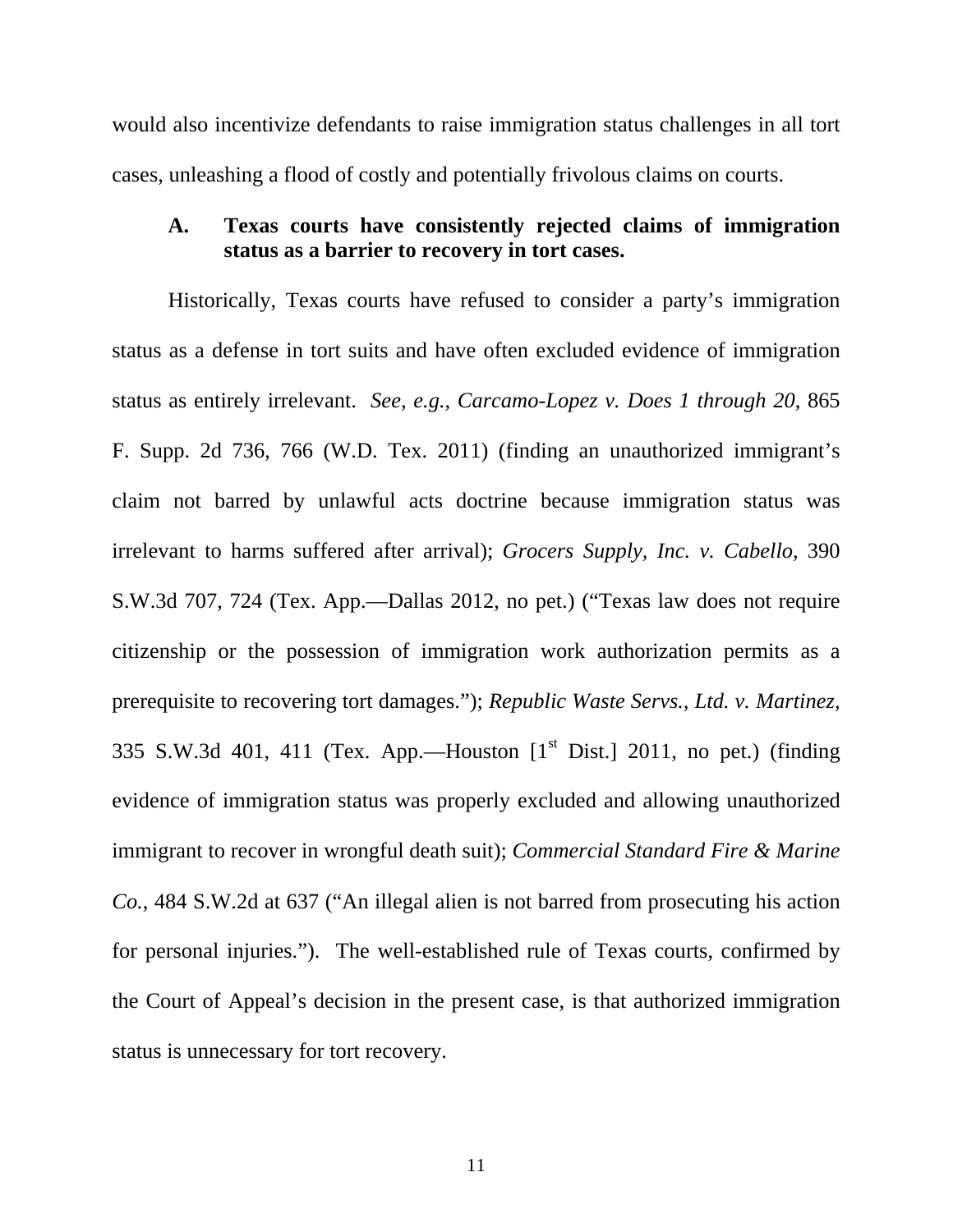Thus, Amicus urges the Court to uphold the Texas courts' long-standing view that immigration status does not bar tort recovery, rather than depart from precedent unnecessarily.

## **B. State courts lack legal authority to make immigration status determinations.**

Federal law does not authorize state court judges to adjudicate immigration status.<sup>6</sup> See 8 U.S.C. § 1229a(a)(1) (2012) ("An immigration judge shall conduct proceedings for deciding inadmissibility or deportability of an alien."); 8 U.S.C. § 1229a(a)(3) ("[A] proceeding under this section shall be the sole and exclusive procedure for determining whether an alien may be admitted to the United States . .

. ."). The U.S. Supreme Court makes it clear that the "[p]ower to regulate immigration is unquestionably exclusively a federal power," *DeCanas v. Bica*, 424 U.S. 351, 354 (1976), *superseded by statute*, and that "[c]lassifications of aliens" is a "power 'committed to the political branches of the Federal Government.'" *Plyler*, 457 U.S. at 225 (1982) (quoting *Mathews v. Diaz*, 426 U.S. 67, 81 (1976)). Congress delegates the power to administer and enforce immigration law to the executive branch. *See* 8 U.S.C. § 1103 (2012); U.S. Const. art I, § 8, cl. 4, 18. Courts have long recognized that the highly political nature of immigration law and policy "has counseled the Judicial Branch to avoid intrusion into this field."

<sup>6</sup> Federal laws do grant limited, defined court powers to federal courts to make immigration findings. *See, e.g.*, *United States v. Lucio*, 428 F.3d 519, 520 (5th Cir.) (finding that defendant was not "lawfully present" for the purposes of 18 U.S.C.  $\S$  922(g)(5)(A), prohibiting possession of fire arms while unlawfully present in the United States).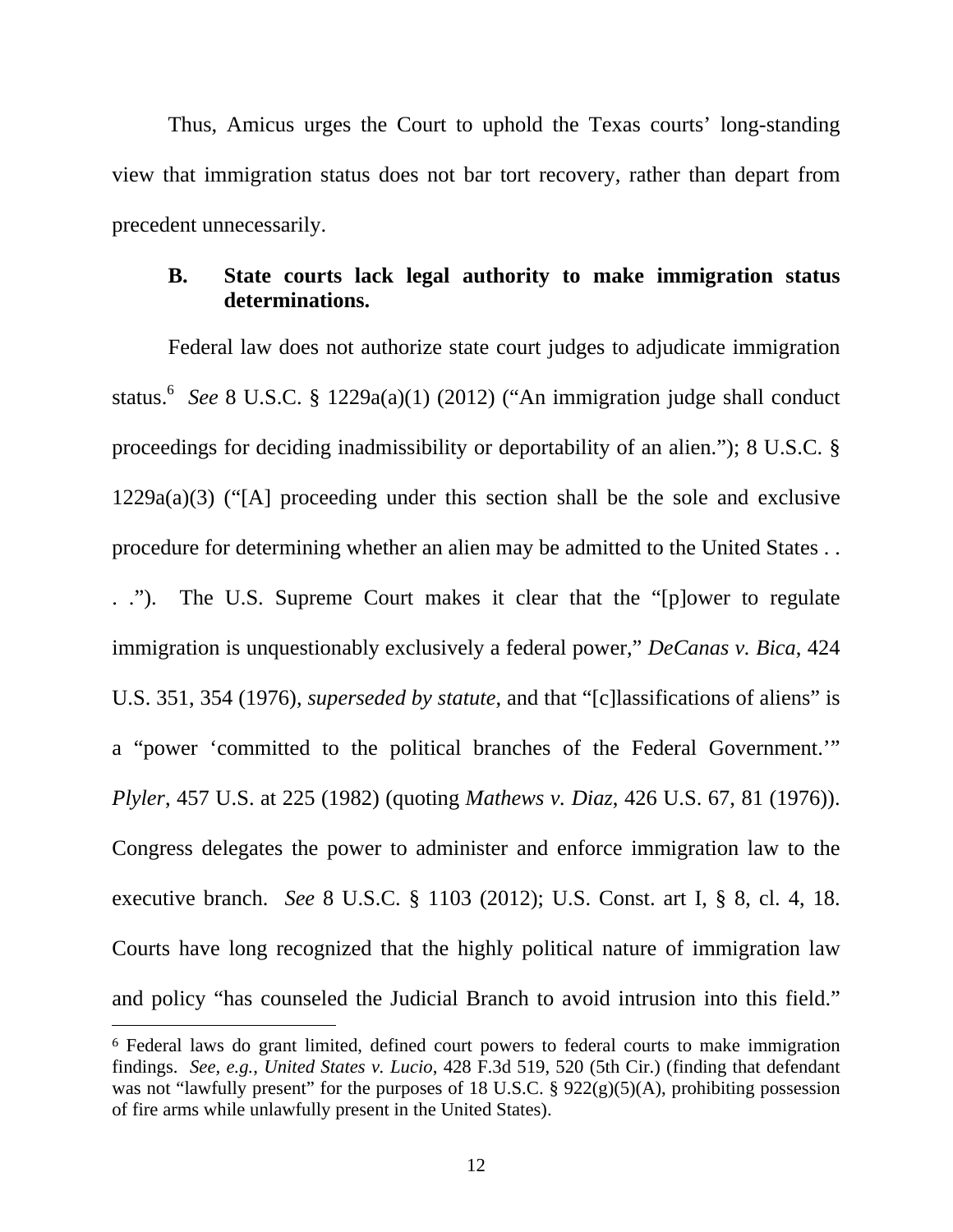*See Plyler*, 457 at 225. A decision requiring state courts to ascertain whether a plaintiff's immigration status is lawful would require courts to usurp executive power and operate outside their proper judicial role. *See* U.S. Const. art. 3, §1.

Even if state courts had the authority to determine immigration status, certain immigration status determinations require additional supportive findings that state courts are unauthorized to make. For example, a plaintiff might fall under a category of lawful immigration protection, such as asylum, that only a particular executive officer may grant under federal immigration law. *See* 8 U.S.C. § 1158(b)(1)(A) (2012) (vesting power to grant asylum in the Secretary of Homeland Security and the Attorney General); *see also Nijjar v. Holder*, 689 F.3d 1077, 1082 (9th Cir. 2012) (finding that Congress expressly provided that the Secretary of Homeland Security or the Attorney General may grant asylum, and only the Attorney General may terminate asylum).

 Similarly, state courts have no power to afford special protections to unauthorized immigrants who are trafficking victims, which the Secretary of Homeland Security and Attorney General jointly determine. *See* 8 U.S.C. § 1101(a)(15)(T) (2012). For juvenile victims of abuse, abandonment, and neglect, a juvenile court must declare that it is in the child's best interest to remain in the United States, and the Secretary of Homeland Security must consent to granting special immigrant juvenile status. 8 U.S.C. § 1101(a)(27)(J) (2012). Accordingly,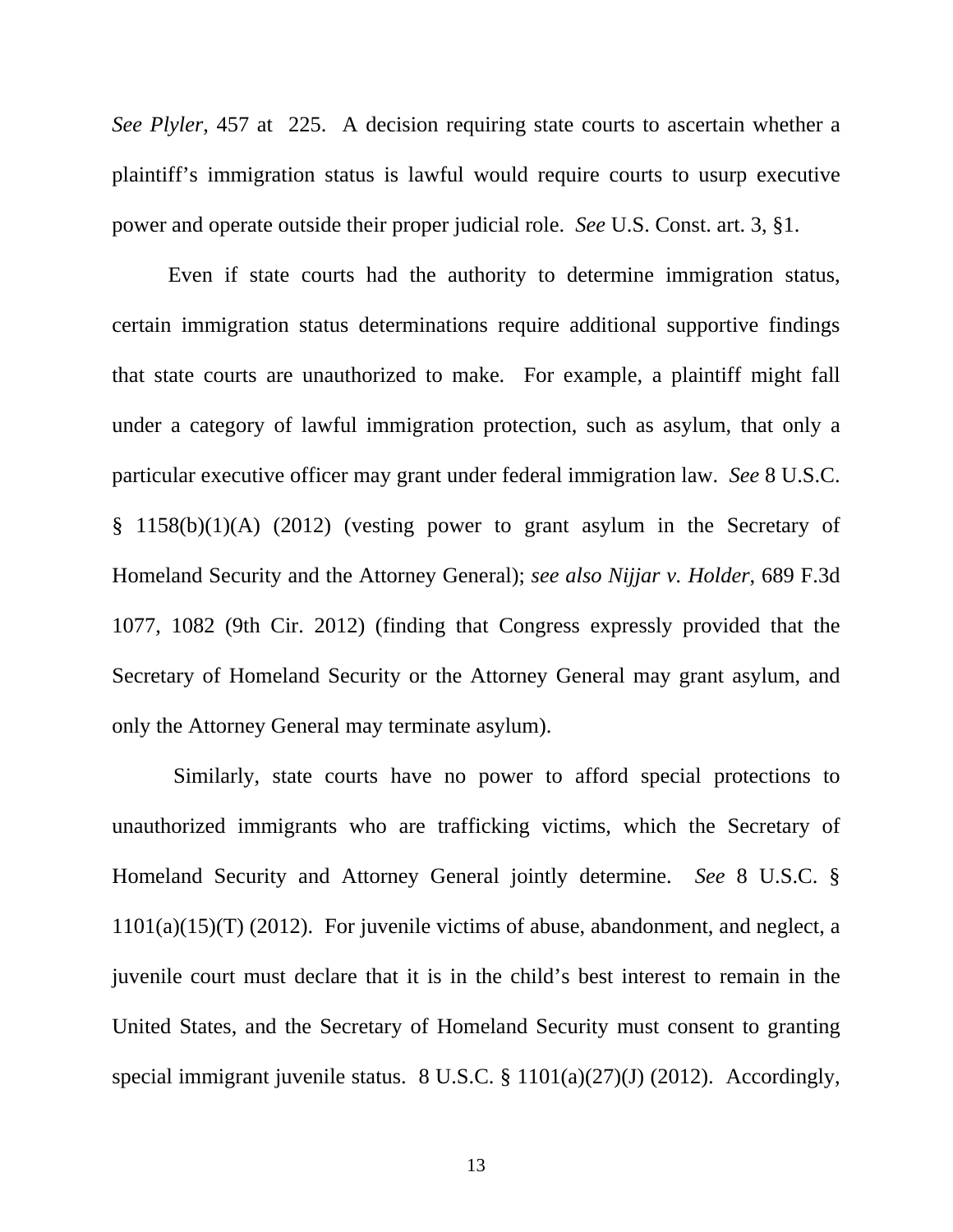a decision requiring courts to make immigration determinations would force state courts into an impossible situation in which they must step outside their statutory authority in order to rule on a defense invoked on the basis of a plaintiff's immigration status.

### **C. State court immigration status determinations would create judicial inefficiency and unintended legal complications.**

State court immigration status adjudications in tort are judicially unmanageable because they would generate numerous legal complications. First, a state court adjudication regarding immigration status could duplicate or even contradict an immigration court's determination. *See* 8 U.S.C. § 1229a (stating that an immigration court hearing "shall be the sole and exclusive procedure for determining" admissibility and deportability of aliens). If an immigration court later found a particular plaintiff was lawfully present, in contravention of the state court's determination in the same case, that party might re-file or appeal in state court. State courts would face a flood of pleas in tort cases from newly-determined lawfully present immigrant plaintiffs, as well as a morass of res judicata and preemption issues, all of which would drain judicial resources.<sup>7</sup>

<sup>7</sup> A state court's ruling might also generate legal consequences for third parties not involved in the lawsuit at issue. Numerous spouses, children, and other immediate relatives have immigration status by virtue of a spouse, parent or relative with authorized presence. *See, e.g.*, 8 U.S.C. § 1153(a), 1154, 1186a, 1186b (2012). A state court's determination that a plaintiff's immigration status is unlawful in contravention of an immigration court determination could interfere with the dependent relative's status. *See, e.g.*, 8 U.S.C. § 1186b (2012) (loss of alien entrepreneur status "shall terminate the permanent resident status of the alien and the alien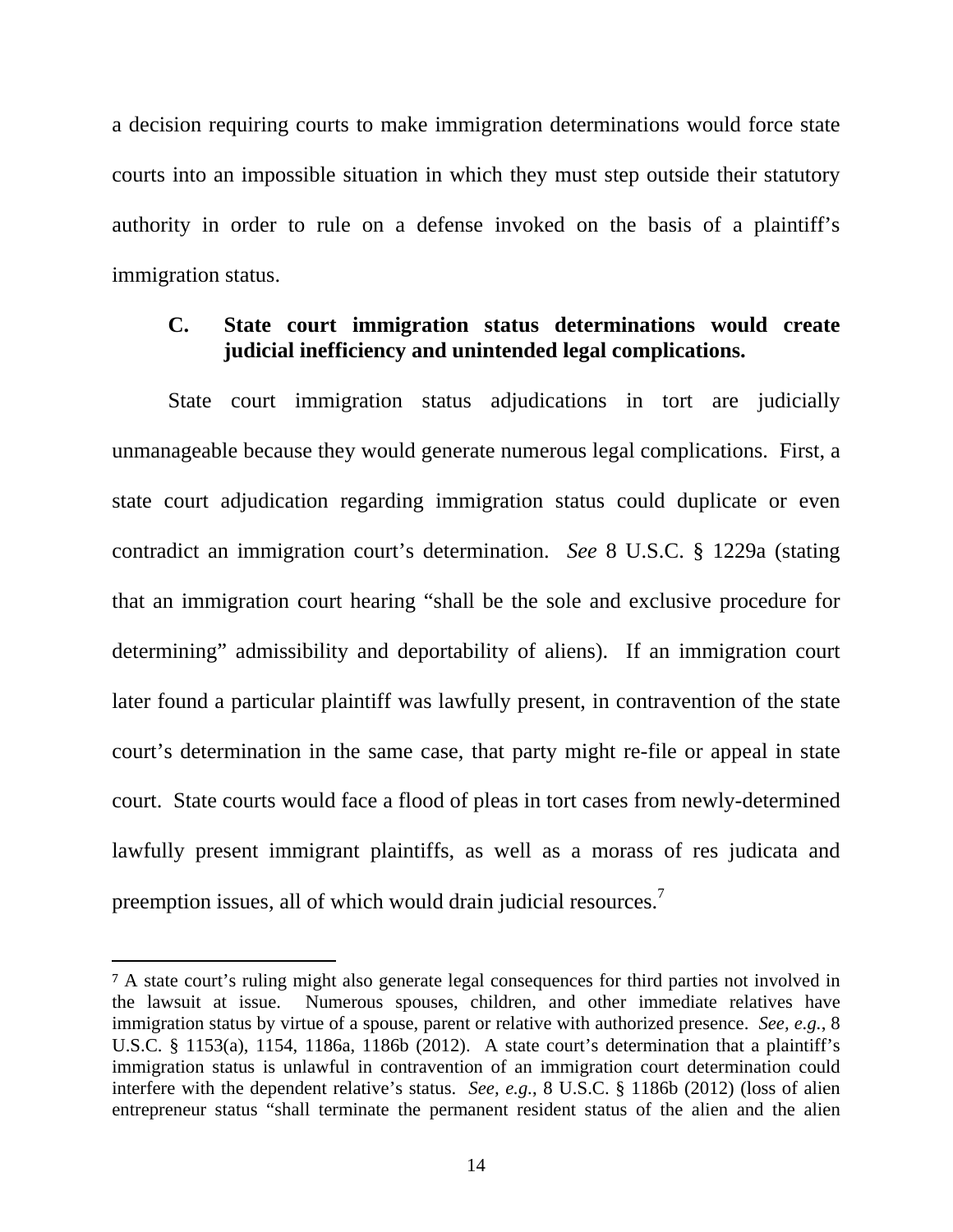Second, a decision allowing state courts to ascertain immigration status also raises questions about the scope and nature of burden of proof requirements. Whereas in immigration matters, the immigrant seeking status bears the burden of providing proper documentation, *see* 8 U.S.C. § 1361, a defendant in tort raising an affirmative defense bears the burden of proof for each element of his defense. *See Montgomery*, 669 S.W.2d at 310-11. No current tort doctrine establishes how a defendant would prove a plaintiff's immigration status within the limits of discovery.<sup>8</sup> More importantly, a court would face enormous difficulties in setting a judicially manageable standard for whether a party met the burden of proof in ambiguous, complex immigration status cases.

Finally, a decision barring unauthorized immigrant plaintiffs would likely invite frivolous claims. Casting doubt on the immigration status of plaintiffs would be a useful tool in order to forestall adverse judgments and drain plaintiffs' litigation resources. Since the affirmative defense found in the unlawful acts

<u> 1989 - Andrea San Andrea San Andrea San Andrea San Andrea San Andrea San Andrea San Andrea San Andrea San An</u>

spouse and alien child" (internal parenthesis omitted)); 8 U.S.C. § 1182(a)(2)(C)(ii) (2012) (human trafficking by an alien makes any alien "spouse, son, or daughter" inadmissible if they "obtained any financial or other benefit from the illicit activity of that alien"). Defendants could use prior adverse rulings on the immigration status of a person to call into question the dependent immigration status of that person's relatives and, in turn, bar recovery for the person's relatives in separate law suits.

<sup>8</sup> For example, if a defendant subpoenas Immigration and Customs Enforcement documents regarding a plaintiff, the Department of Homeland Security (DHS) may object to the subpoena or prolong the process. *See* 6 C.F.R. § 5.41¬-45 ("No [DHS employee] shall, in response to a demand or request, including in connection with any litigation, produce any document or any material acquired as part of the performance of that employee's duties or by virtue of that employee's official status, unless authorized to do so by the Office of the General Counsel . . . .").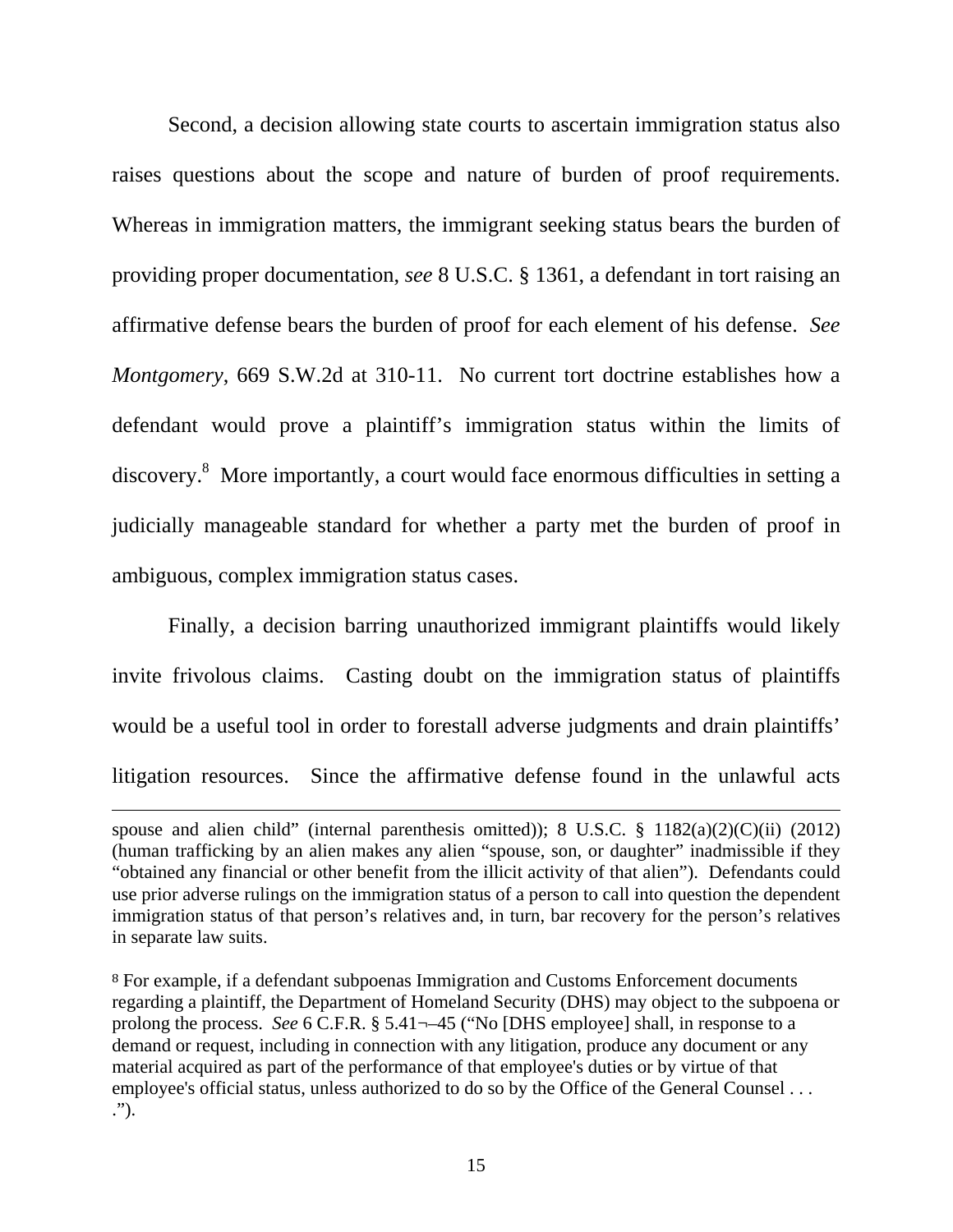doctrine could equally apply in any tort suit, state courts could face a flood of potentially frivolous claims, decreasing judicial efficiency by forcing state courts to expend resources to handle these claims.

#### **D. State courts lack the resources required to accurately ascertain immigration status.**

State courts are not only unauthorized to make accurate immigration status determinations, they are also ill-equipped. Immigration laws are extraordinarily complex. *See Castro-O'Ryan v. U.S. Dep't of Immigration & Naturalization*, 847 F.2d 1307, 1312 (9th Cir. 1987) ("Immigration laws have been termed 'second only to the Internal Revenue Code in complexity.'") (citation omitted). The Second Circuit noted that the "labyrinthine character of modern immigration law a maze of hyper-technical statutes and regulations that engender waste, delay, and confusion" can "spawn[] years of litigation" and consume judicial resources. *Drax v. Reno*, 338 F.3d 98, 99-100 (2d Cir. 2003). State courts lack financial and other resources that are available to immigration agencies and courts to handle this complexity. For example, state courts do not have the equipment and technology needed to ascertain reliably the age of unauthorized immigrants, such as skeletal radiographs. *See* U.S. Dep't. of Homeland Sec., OIG-10-12, *Age Determination Practices for Unaccompanied Alien Children in ICE Custody* (2009), *available at* http://www.oig.dhs.gov/assets/Mgmt/OIG\_10-12\_Nov09.pdf. Every court obligated to make an age determination in its immigration status analysis would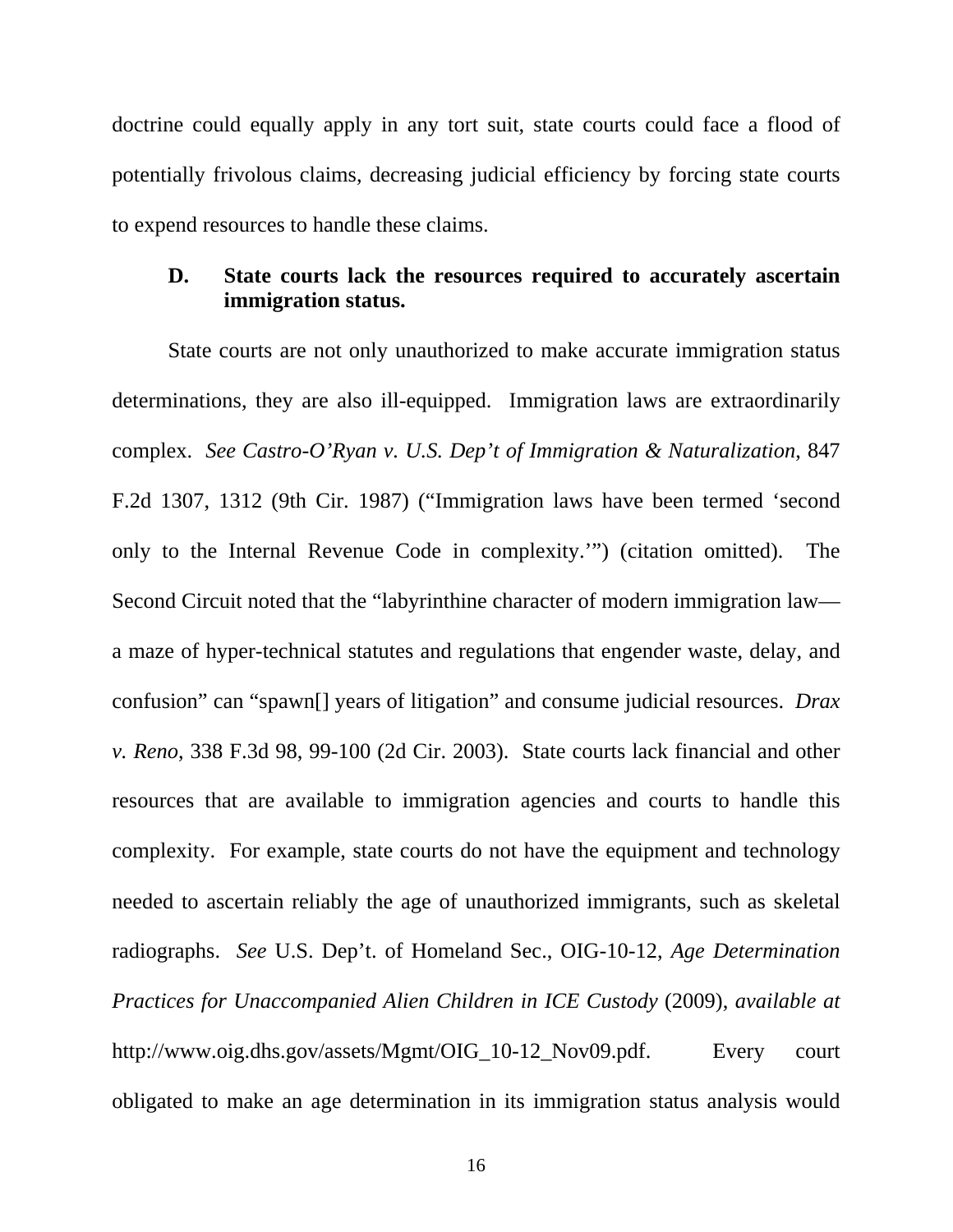have to partner with an executive agency or independently obtain resources to perform costly analysis. Other complex factual matters that are crucial to determining one's immigration status include: the authenticity and veracity of travel and other immigration documents, *see* 8 U.S.C. § 1182 (a)(6)(C)(i); political persecution in a person's home country, *see* 8 U.S.C. § 1158 (b)(B)(i-iii); circumstances of entry into the country, *see* 8 U.S.C. § 1325; and victimhood of certain crimes, such as domestic abuse, *see* 8 U.S.C. 1184 (d)(2)(C), or trafficking, *see* 8 U.S.C. § 1101(a)(15)(T) (2012). Such factual matters influence eligibility for forms of relief, but accurate resolution of factual distinctions are costly and would impose an impractical burden on state courts, again raising serious questions of judicial economy and resource allocation.

A decision barring unauthorized immigrants recovery in tort greatly harms the public good by requiring state courts to perform immigration determinations well outside their capacity, authority, and expertise. Forcing state courts to incur the unnecessary costs of responding to unmeritorious challenges to immigration status likewise harms the public good by promoting judicial waste and inefficiency. Amicus urges the Court to uphold the lower court's determination that immigration status is not relevant to the plaintiff's recovery in tort.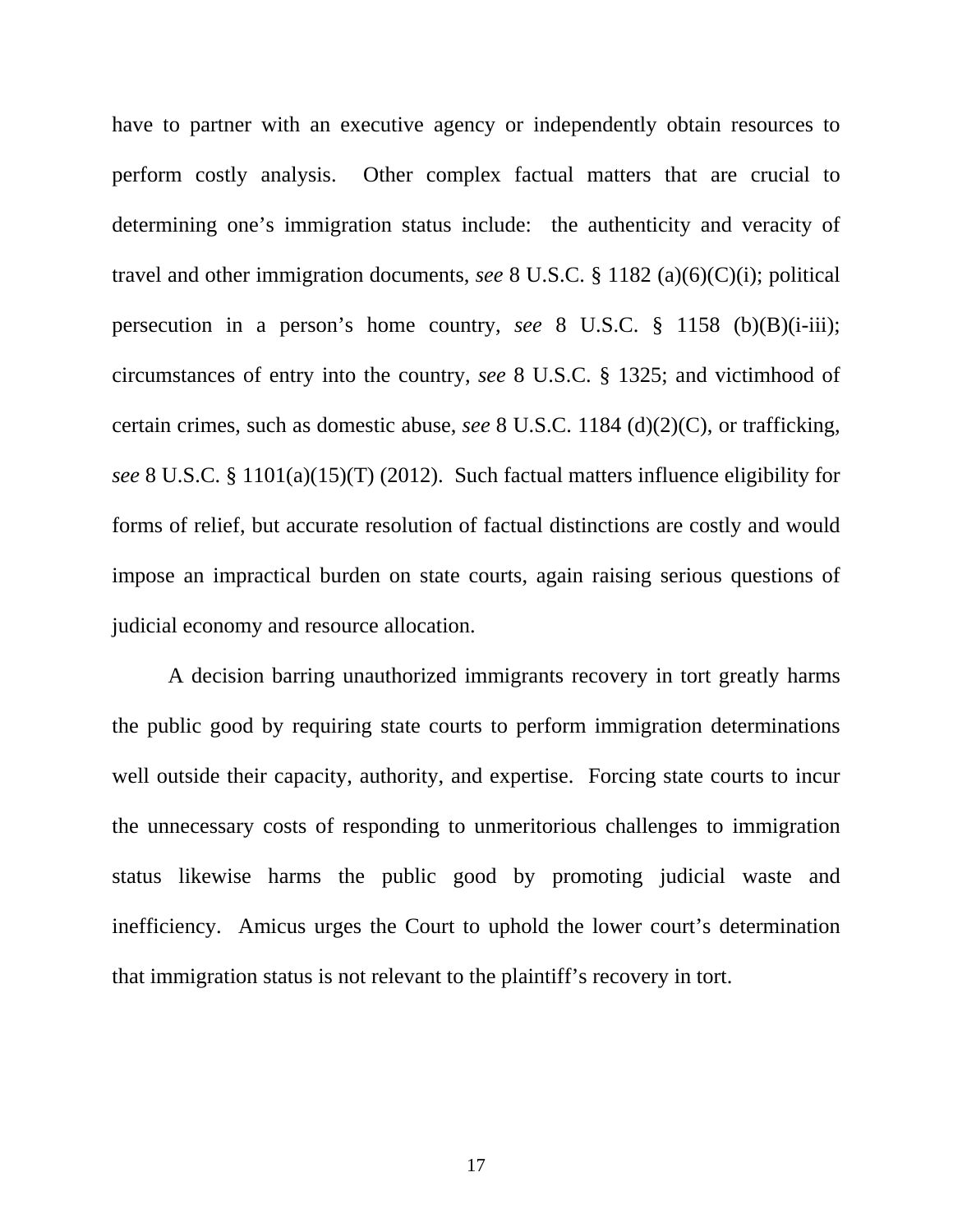# **IV. OVERTURNING THE APPELLATE DECISION HARMS THE PUBLIC INTEREST BY INVITING VIGILANTISM AGAINST LATINOS.**

A decision to allow a person's immigration status to bar his recovery in tort implicates the public good because it invites vigilantism towards Latinos, both immigrants and U.S. citizens, in border areas.

In recent years, there has been an outbreak of violence and vigilante activity against Latinos in borders areas, motivated primarily by anti-immigrant and nativist sentiment. *See, e.g.*, Sara A. Martinez, Comment, *Declaring Open Season: The Outbreak of Violence Against Undocumented Immigrants by Vigilante Ranchers in South Texas*, 7 Scholar 95, 100–08 (2004); Ray Ybarra, Note, *Thinking and Acting Beyond Borders: An Evaluation of Diverse Strategies to Challenge Vigilante Violence Along the U.S.-Mexico Border*, 3 Stan. J. C.R. & C.L. 377, 378–82 (2007); Andrea Aguilar, Comment, *Civilian Border Patrols: The Right to Safely Cross the Borders vs. The Right to Protect Private Property*, 11 Scholar 371, 374–76 (2009). Civil lawsuits serve to deter vigilantes who attack Latino immigrants and U.S. citizens alike in border areas. *See, e.g*.*,* Laurel Almada, *\$15 Million Settlement Reached in Lawsuit*, Laredo Morning Times, Aug. 25, 2004 (settlement reached regarding group of immigrants killed in attack in South Texas); *Morales v. Barnett*, 2 CA-CV 2007-0118, 2008 WL 4638133 (Ariz. Ct. App. Feb. 25, 2008) (upholding jury verdict against border vigilante who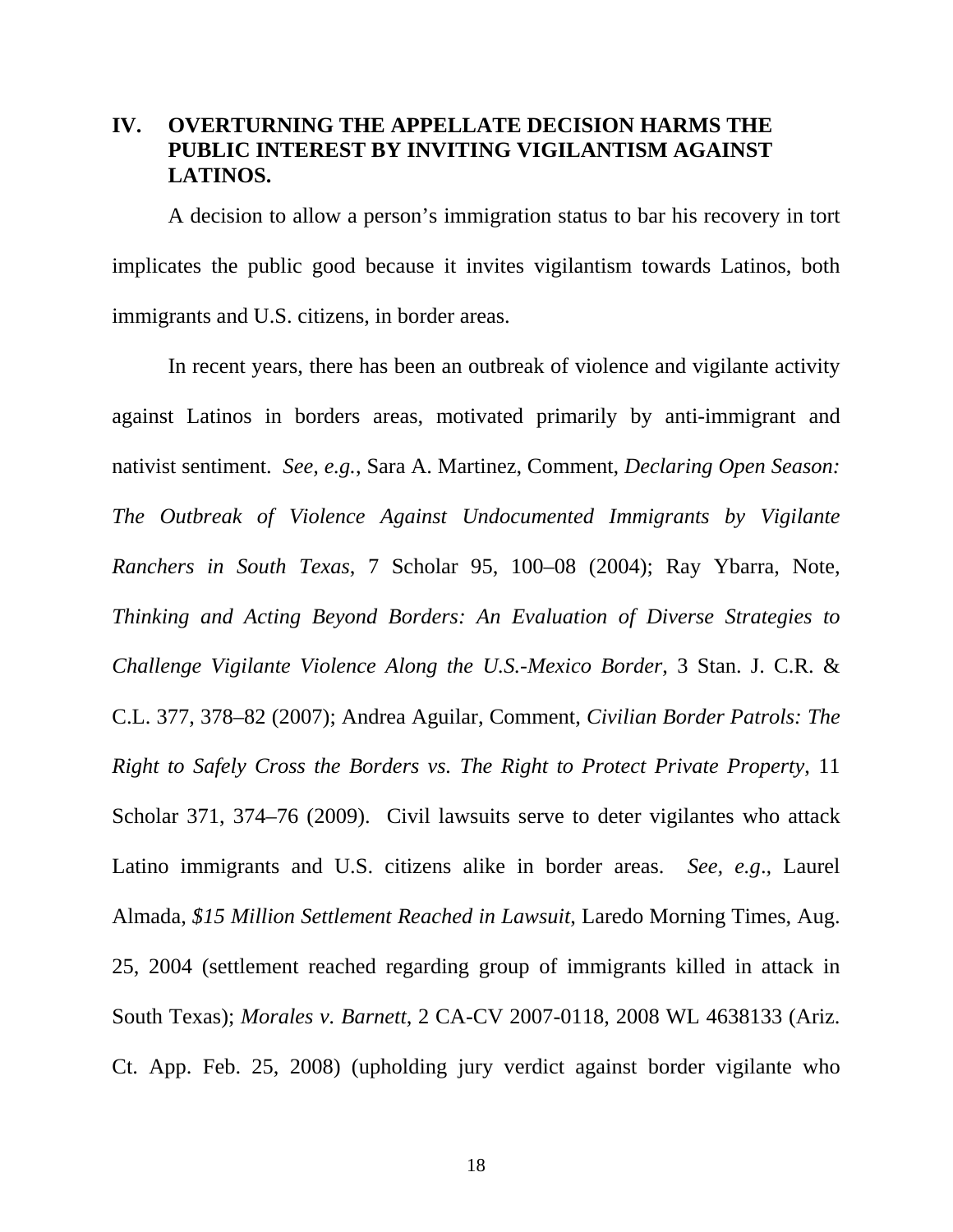assaulted and falsely imprisoned group of U.S. citizens, no criminal charges brought); *Vicente v. Barnett*, 415 F. App'x 767, 769 (9th Cir. 2011), *cert. denied*, 132 S. Ct. 109 (2011) (upholding federal jury verdict against border vigilante who assaulted and detained group of immigrants, no criminal charges brought). When local prosecutors opt against bringing criminal charges, civil lawsuits are often the only recourse for victims of vigilantism, both for obtaining justice and for deterring similar conduct in the community.

Defendants assert that "had the decedents not entered, remained, and sought transportation in the United States illegally, the decedents would not have died." Def. Mot. for Traditional Summ. J. at 11. If, as Appellants argue, unlawful entry or evading immigration officers could constitute the "sole cause" of death or injury as a matter of law, such a holding would immunize tortfeasors from civil liability for any and all deaths or injuries perpetrated against persons who entered unlawfully. $\degree$  Allowing parties to sue irrespective of their immigration status provides accountability and an incentive for parties to use more care in their dealings with others and creates safer environments not only for the concerned parties but the communities that they live in. *Cf. Barcelo v. Elliot*, 923 S.W.2d 575, 580 (Tex. 1996) (Cornyn, J., dissenting) ("Allowing beneficiaries to sue

 9 In fact, if Appellants are successful with their argument, it could very well mean that *any* injury perpetrated against any person unlawfully present (including injuries resulting from first degree murder, rape, and aggravated assault, for example) also would not have occurred had the victim not been present in the United States, and thus, such perpetrators would be immunized from civil liability.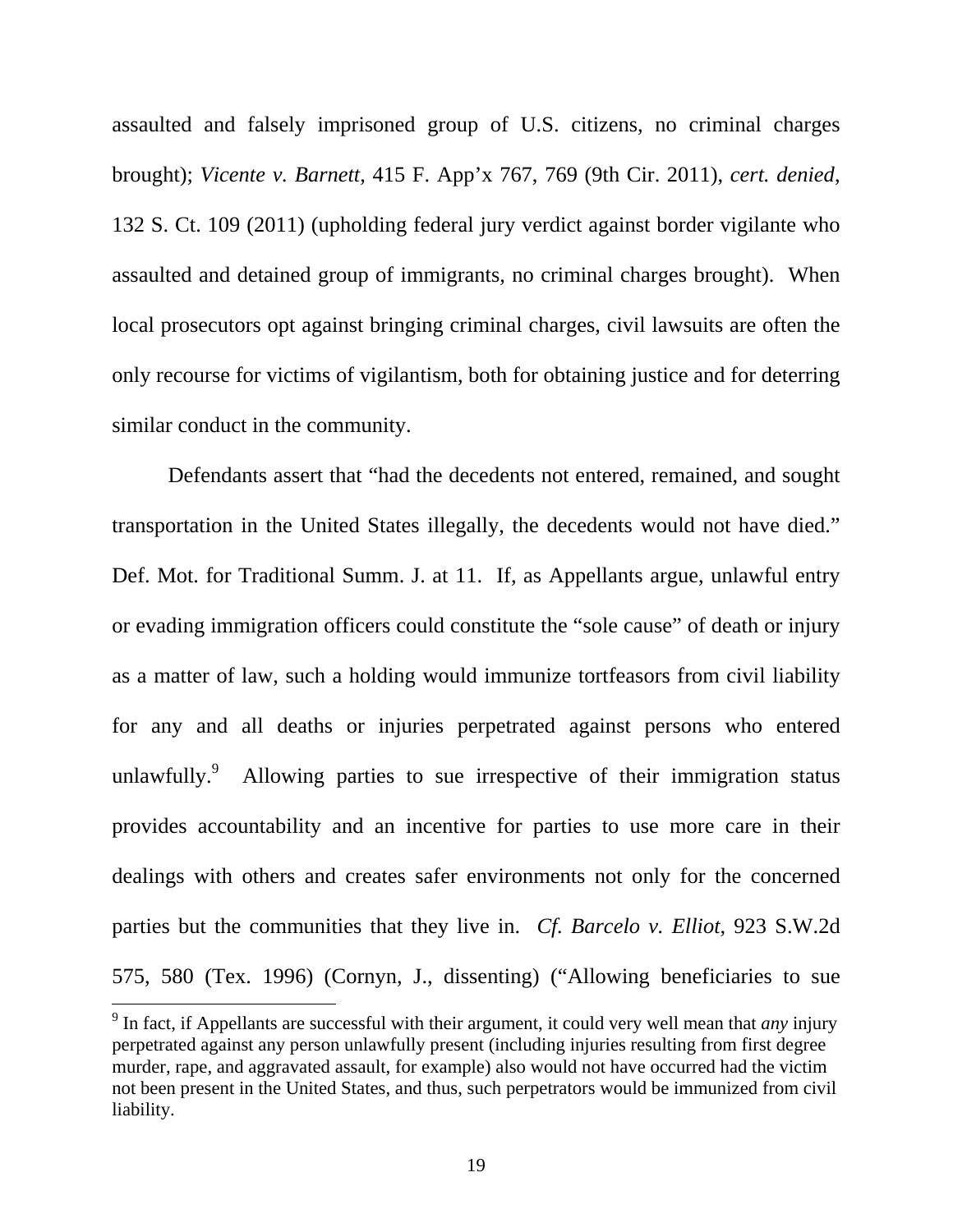would provide accountability and thus an incentive for lawyers to use greater care in estate planning."). This calculus does not change with Decedents' immigration status.

A blanket immunization of tortfeasors from liability will encourage vigilantism and criminal activity directed at both undocumented immigrants, as well as persons believed to be undocumented based on their race or ethnic origin. *See, e.g.*, Matt Rivers, *Is Rancher Liable in Hudspeth County Shooting?*, KTSM News Channel 9–El Paso (May 14, 2011), http://www.ktsm.com/news/is-rancherliable-in-hudspeth-county-shooting (victim of ranch shooting in West Texas border area states "[w]hat he did was wrong and the only reason he shot is because he saw that we were Hispanic."). To the extent that the district court held the unlawful acts doctrine is a defense based upon Decedents' alleged undocumented status, the district court is signaling that the lives of decedents – and by extension, all undocumented persons – are worth less than the lives of other people. Certainly, such a decision cannot stand in our State's highest court.

#### **PRAYER**

 In its one-hundred-year history, the unlawful acts rule has never before defeated a wrongful death claim. *See Rico*, 481 F.3d at 241. Instead of providing an explanation as to why such a drastic departure from established tort principles in Texas is warranted, Appellants present Decedents' immigration status as a red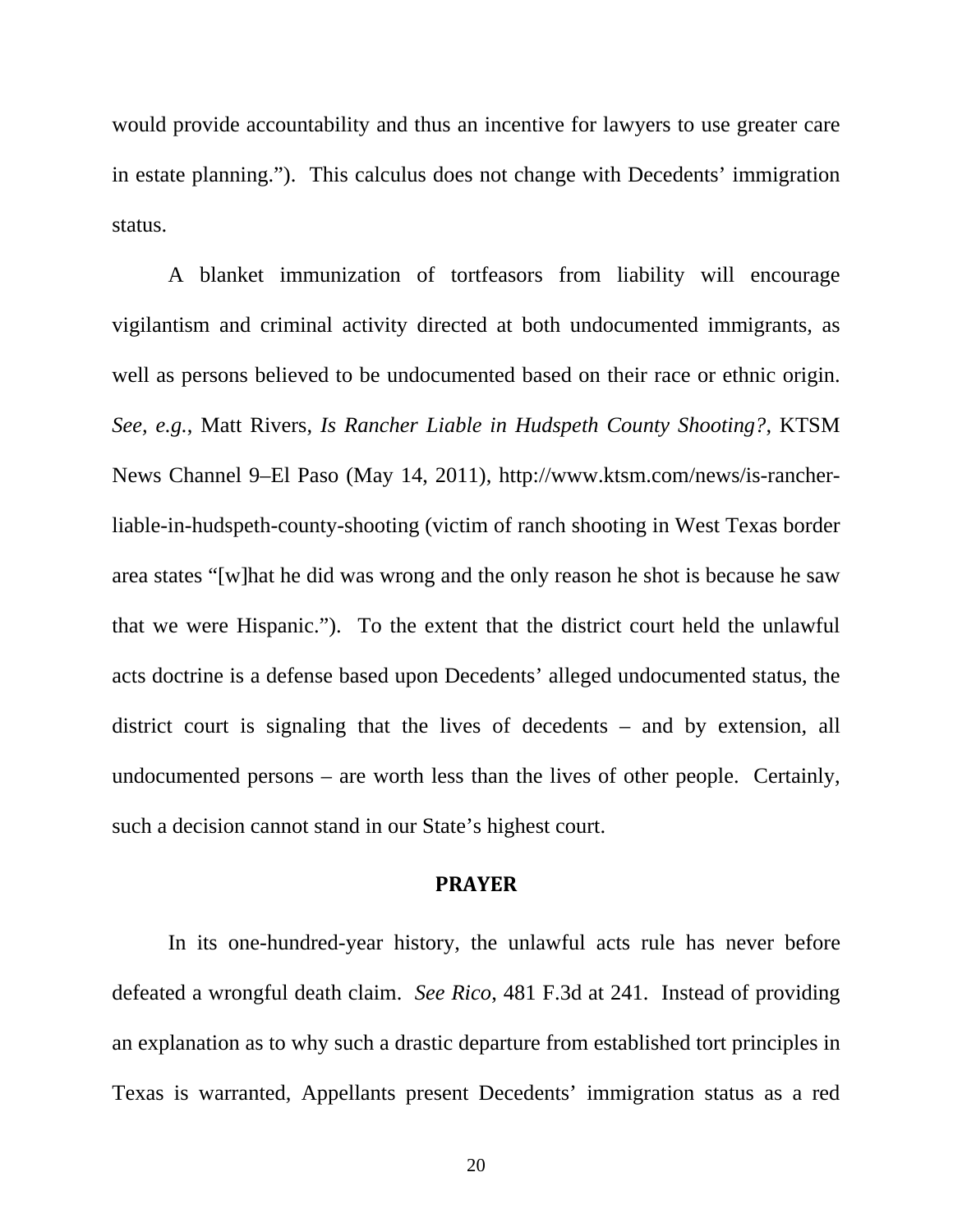herring, and urge the Court to disregard well-established statutory construction and constitutional principles. Amicus respectfully requests that the Court consider its arguments and uphold the appellate court decision.

Dated: July 9, 2013 Respectfully Submitted,

MEXICAN AMERICAN LEGAL DEFENSE AND EDUCATIONAL FUND

By: \_\_\_\_\_/S/Marisa Bono\_\_\_\_\_\_\_\_\_ Marisa Bono

Marisa Bono State Bar No. 24052874 mbono@maldef.org David Hinojosa State Bar No. 24010689 dhinojosa@maldef.org 110 Broadway, Suite 300 San Antonio, TX 78205 Tel: (210)224-5476 Fax: (210)224-5382

*AMICUS CURIAE in support of Appellees*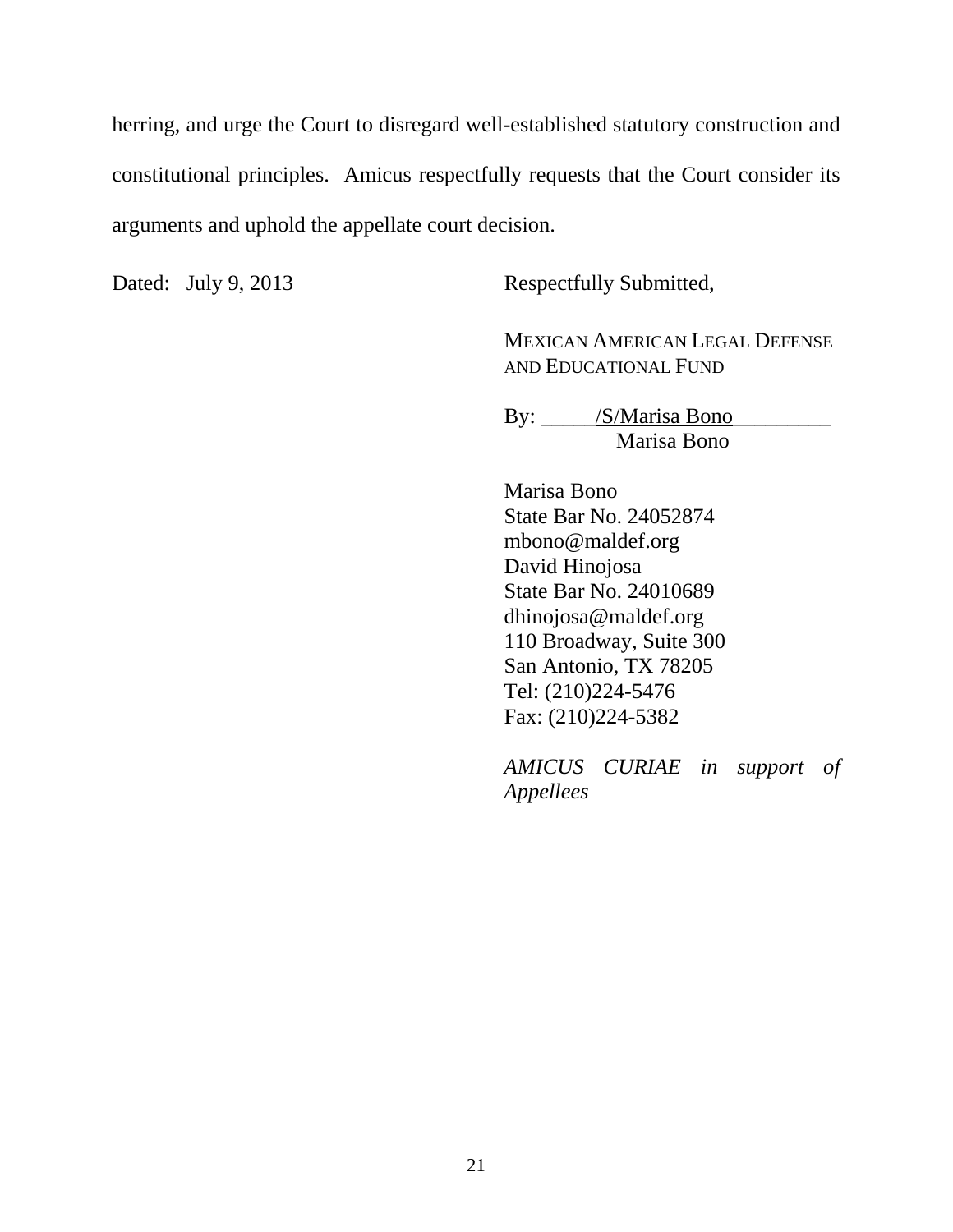#### **Certificate of Service**

The undersigned counsel hereby certifies that she has sent via U.S. Mail a

true and correct copy of the above and foregoing on the 9th day of July, 2013.

By: \_\_\_\_\_\_/S/Marisa Bono\_ Marisa Bono

Thomas C. Wright R. Russell Hollenbeck Bradley W. Snead Wright and Close, LLP Three Riverway, Suite 600 Houston, Texas 77056 713-572-4321 713-572-4320 Fax wright@wrightbrownclose.com hollenbeck@wrightclose.com snead@wrightclose.com

Counsel for Defendants–Appellants Mestena Uranium, LLC and Philip Boerjan

John R. Griffith Griffith & Garza, LLP 426 W. Caffery Avenue Pharr, Texas 78577 (956) 971-9446 Fax (956) 971-9451 jrg@rgvfirm.com

Counsel for Defendants–Appellants Mestena Operating, LLC, formerly known as Mestena Operating, Ltd. and Mestena, Inc.

 Will W. Pierson Jack C. Partridge Royston, Rayzor, Vickery & Williams Frost Bank Plaza 802 North Carancahua, Suite 1300 Corpus Christi, Texas 78470 (361) 884-8808 Fax (361) 884-7261 will.pierson@roystonlaw.com jack.partridge@roystonlaw.com

Counsel for Defendants–Appellants Mestena Uranium, LLC and Philip Boerjan

 Carlos R. Soltero McGinnis, Lochridge & Kilgore, L.L.P. 600 Congress Avenue, Suite 2100 Austin, Texas 78701 Tel: (512) 495-6000 Fax: (512) 495-6093 csoltero@mcginnislaw.com

Counsel for Appellees